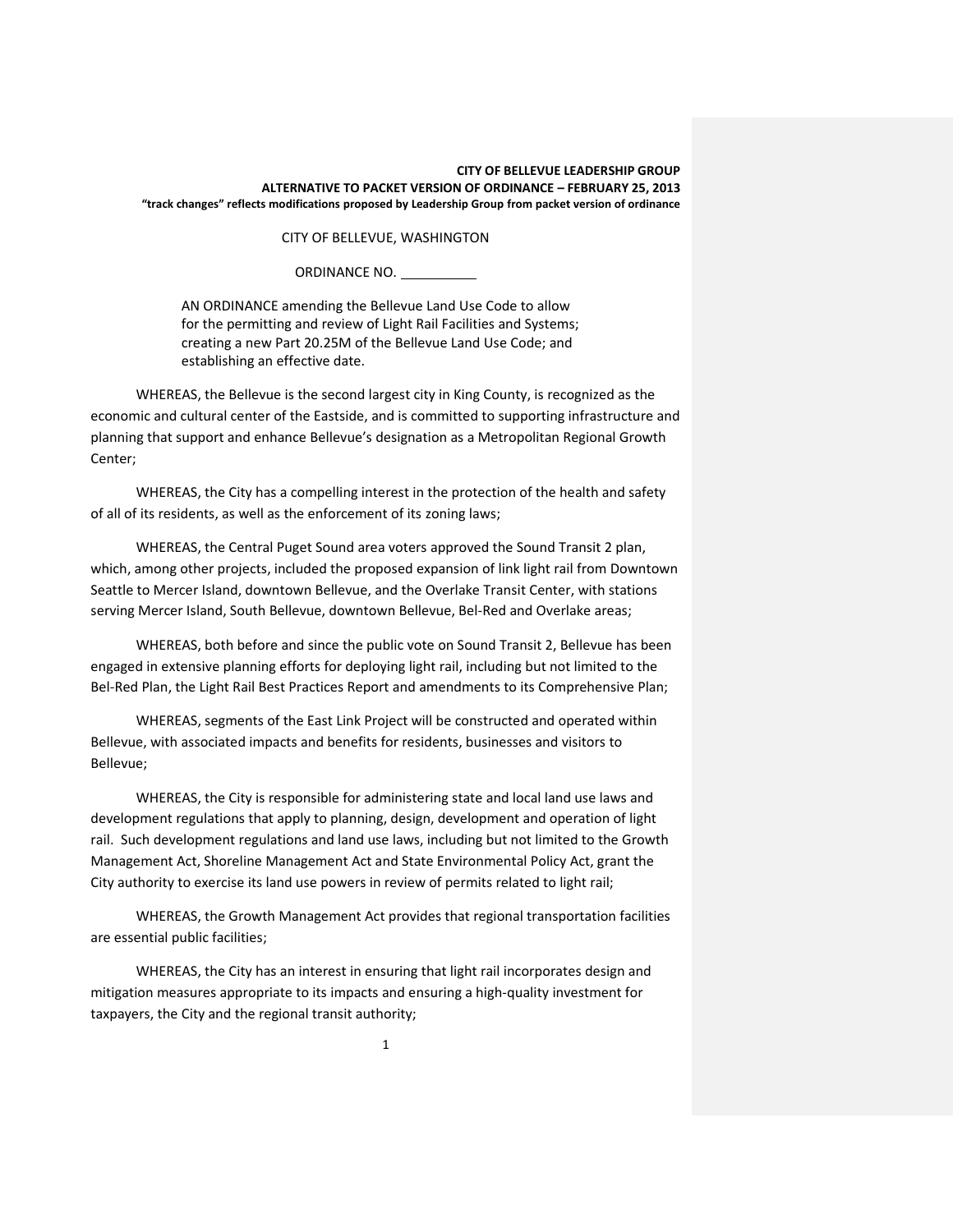WHEREAS, the City has an interest in supporting development of high-quality, convenient public transit that provides reliable, high frequency transportation options for Bellevue residents and workers;

WHEREAS, the City Council held public hearings on October 22, 2012 and February 11, 2013 after providing the legally required notice, with regard to such proposed Land Use Code amendment;

WHEREAS, the following Guiding Principles were established through the City's Light Rail Best Practices planning efforts:

- Connect "somewhere to somewhere" by conveniently serving the places where people live, work, and play.
- Light rail should be developed in a manner that complements, not diminishes, the character and quality of Bellevue.
- Anticipate impacts and advocate for exceptional mitigation.
- Alignment profile should consider the unique qualities of each part of the community.
- An early, ongoing public involvement program is essential for success in Bellevue.

WHEREAS, the proposed Overlay responds to these Guiding Principles through development of design guidelines and development standards for light rail systems and facilities which require context sensitivity, and through creation of a robust public involvement component in permit review through the use of a citizen's advisory committee;

WHEREAS, the City Council finds that necessity exists to allow amendment to the Land Use Code as provided in this Ordinance without prior review or recommendation from the Planning Commission in order to ensure consistency with Council objectives for regional light rail and to satisfy commitments included in the Memorandum of Understanding with the Central Puget Sound Regional Transit Authority; and

WHEREAS, the City Council finds that the proposed amendments meet the decision criteria of LUC 20.30J.135 and are consistent with the Comprehensive Plan, enhance the public health, safety and welfare, and are not contrary to the best interest of the citizens and property owners of the City of Bellevue, as more completely analyzed in the Staff Report for the amendment dated February 11, 2013; and

WHEREAS, the City of Bellevue has complied with the State Environmental Policy Act (SEPA), Chapter 43.21C RCW, and the City's Environmental Procedures Code, BCC 22.02; now, therefore,

THE CITY COUNCIL OF THE CITY OF BELLEVUE, WASHINGTON, DOES ORDAIN AS FOLLOWS: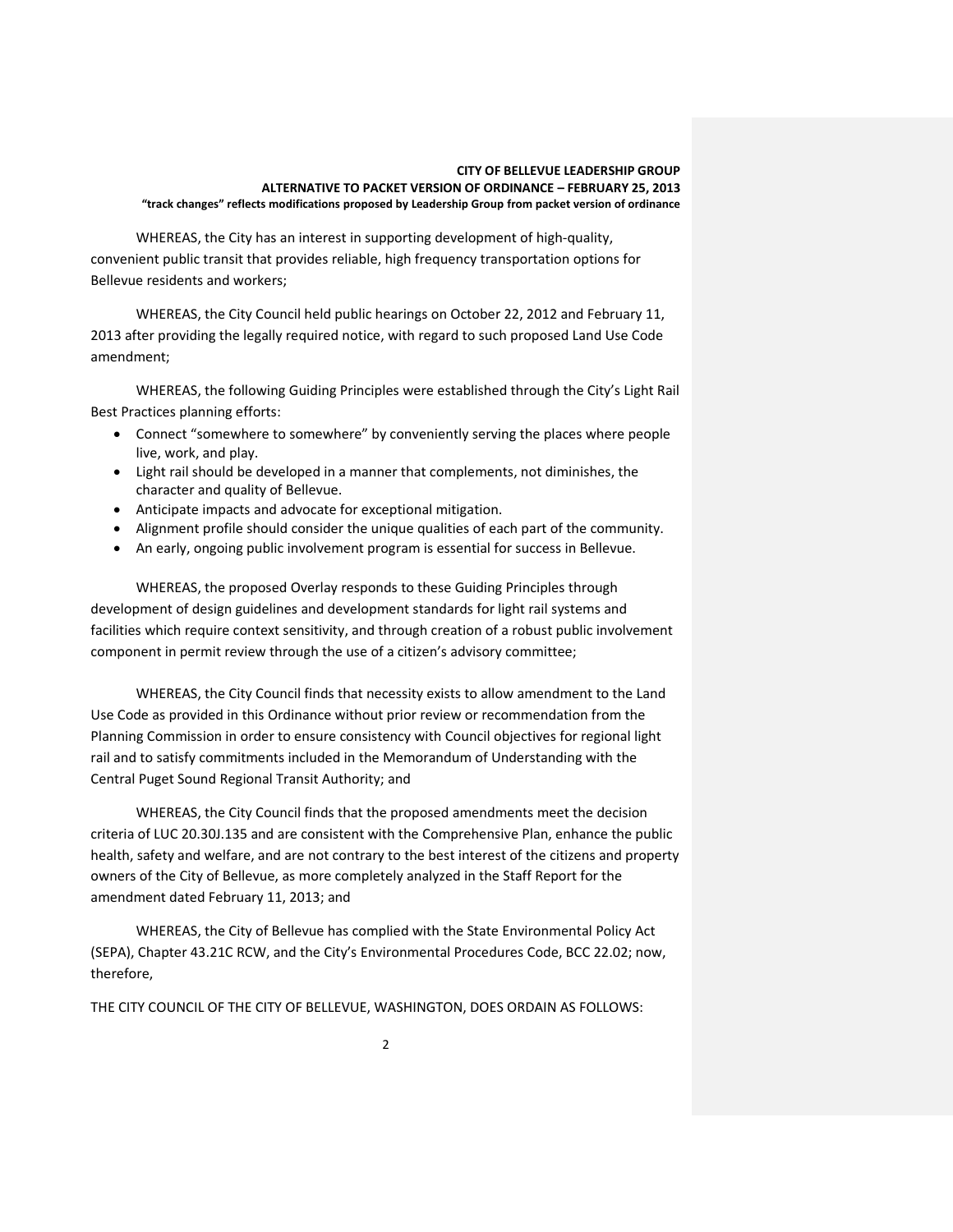Section 1. A new Part 20.25M of the Bellevue Land Use Code is hereby adopted as follows:

# **New Part 20.25M – Light Rail Overlay District**

# **20.25M.010 General**

# **A. Applicability**

This Part applies to all areas where the use, construction, or installation of a Regional Light Rail Transit Facility (RLRT Facility) or Regional Light Rail Transit System (RLRT System) is proposed, including areas disturbed temporarily during construction and identified for mitigation of permanent and temporary impacts related thereto. Refer to LUC 20.25M.020 for the definitions of RLRT Facility and RLRT System.

**B. Purpose.** The purpose of this Part is to:

- 1. Provide certainty and predictability for the City, the regional light rail transit authority, and the public with respect to Land Use Code requirements and processes;
- 2. Establish a comprehensive and consolidated permit process for RLRT Systems and RLRT Facilities;
- 3. Provide a mechanism for addressing any applicable Land Use Code requirements that are impractical or infeasible for a RLRT System or RLRT Facility;
- 4. Acknowledge the unique characteristics of a regional Essential Public Facility that is linear in nature and passes through the City of Bellevue touching numerous land use districts and overlay areas;
- 5. Provide appropriate regulatory oversight for RLRT Systems and RLRT Facilities located in public rights-of-way, which would otherwise not be regulated by the Land Use Code;
- 6. Facilitate transparent and efficient decision making and interagency cooperation between the City of Bellevue and the regional light rail transit authority;
- 7. Ensure that the design, development, construction and operation of the RLRT System and RLRT Facility are consistent with applicable Comprehensive Plan and Subarea Plan policies, including without limitation, the adopted Light Rail Best Practices report; Comprehensive Plan policies LU-9, LU-22, LU-24, ED-3, TR-75.1, TR-75.2, TR-75.5, TR-75.7, TR-75.8, TR-75.9, TR-75.12, TR-75.15, TR-75.17, TR-75.18, TR-75.20, TR-75.22, TR-75.23, TR-75.27, TR-75.28, TR-75.32, TR-75.33, TR-75.34, TR-75.35, TR-118 and UT-39; Downtown Subarea policy S-DT-125; Southwest Subarea policies S-SW-19, S-SW-25 and S-SW-26.
- 8. Ensure that the development, construction and operation of the RLRT System and Facility complies with applicable Bellevue City Codes, including without limitation the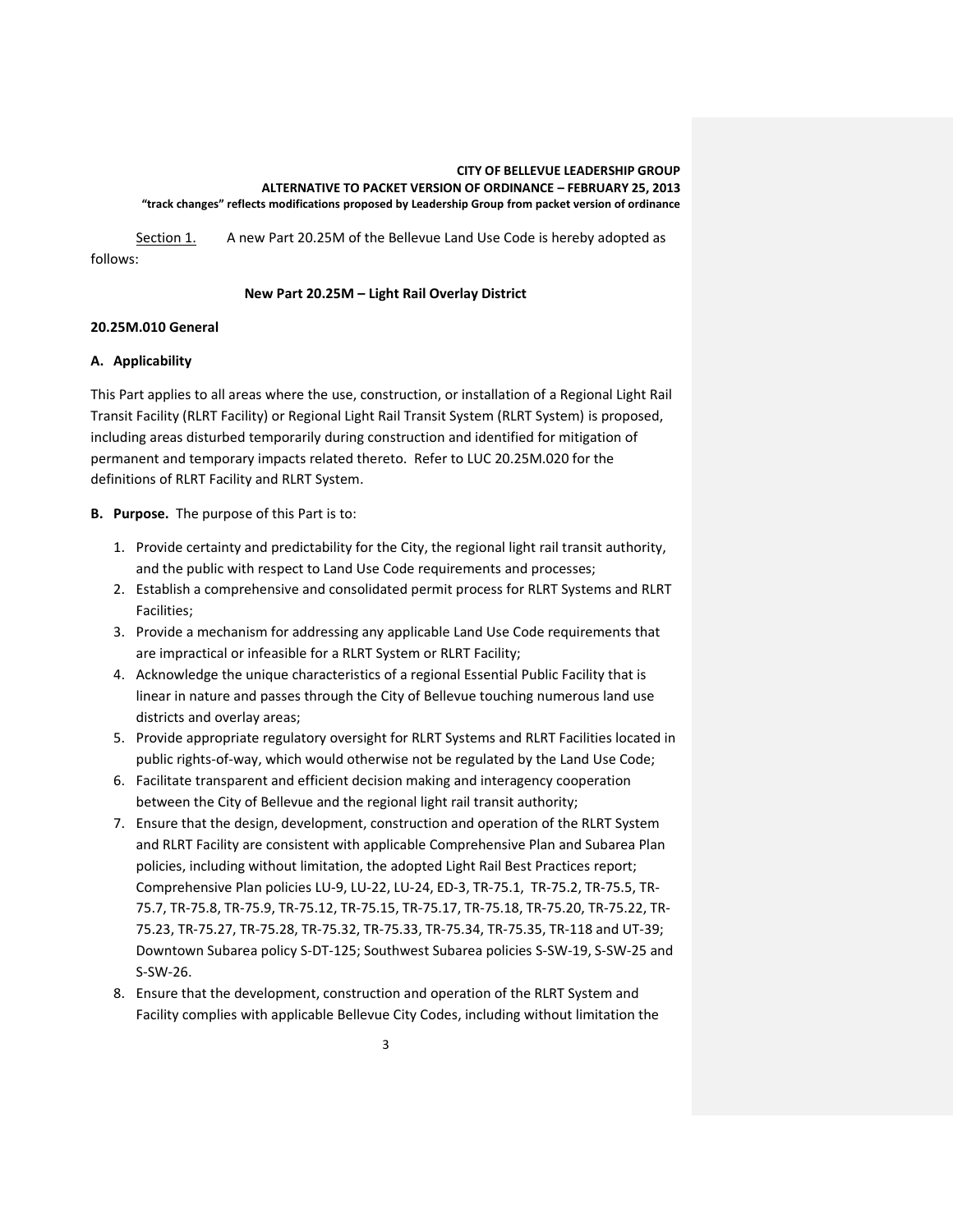Noise Control Code, Ch. 9.18 BCC, and the Environmental Procedures Code, Ch. 22.02 BCC.

# **C. Who May Apply.**

- 1. A regional transit authority authorized under Chapter 81.112 RCW, as may be hereinafter amended, may apply for permits to develop an RLRT Facility or any portion of an RLRT System, provided that one of the following conditions has been satisfied for each of the properties affected by the permit applied for:
	- $\dot{a}$ . The regional transit authority is the owner of a property interest sufficient to allow it to construct the proposed RLRT Facility or System on the affected property; or
	- b. The regional transit authority has the written consent to apply for the permit(s) from the owner of the property affected by the proposed RLRT Facility or System; or
	- c. The regional transit authority's Board has authorized acquisition of the property, or property interest, affected by the proposed RLRT Facility or System and the regional transit authority demonstrates that:
		- i.  $\frac{1}{2}$  that it has provided notice to the property owner pursuant to applicable state and federal law; and
		- ii. the court has entered an order adjudicating public use ofit has formally initiated negotiations with the property owner(s) to acquire the property or property interests sufficient to allow construction of the proposed RLRT Facility or System on the affected property; pursuant to applicable state and federal law.
		- the regional transit authority has made an offer of immediate possession and use of the affected property to the property owner(s) and has deposited in court a warrant sufficient to pay the amount offered as provided by law; and
		- the regional transit authority has complied with all of its property acquisition guidelines related to immediate possession and use as they exist at the time of the Board's action.
- 2. Nothing in this Section 20.25M.010.C shall prohibit the regional transit authority and City from entering into a development agreement as allowed pursuant to Section 20.25M.030.B.1 at any time.

**Formatted**

**Formatted:** Font: Calibri

**Formatted:** Font: Calibri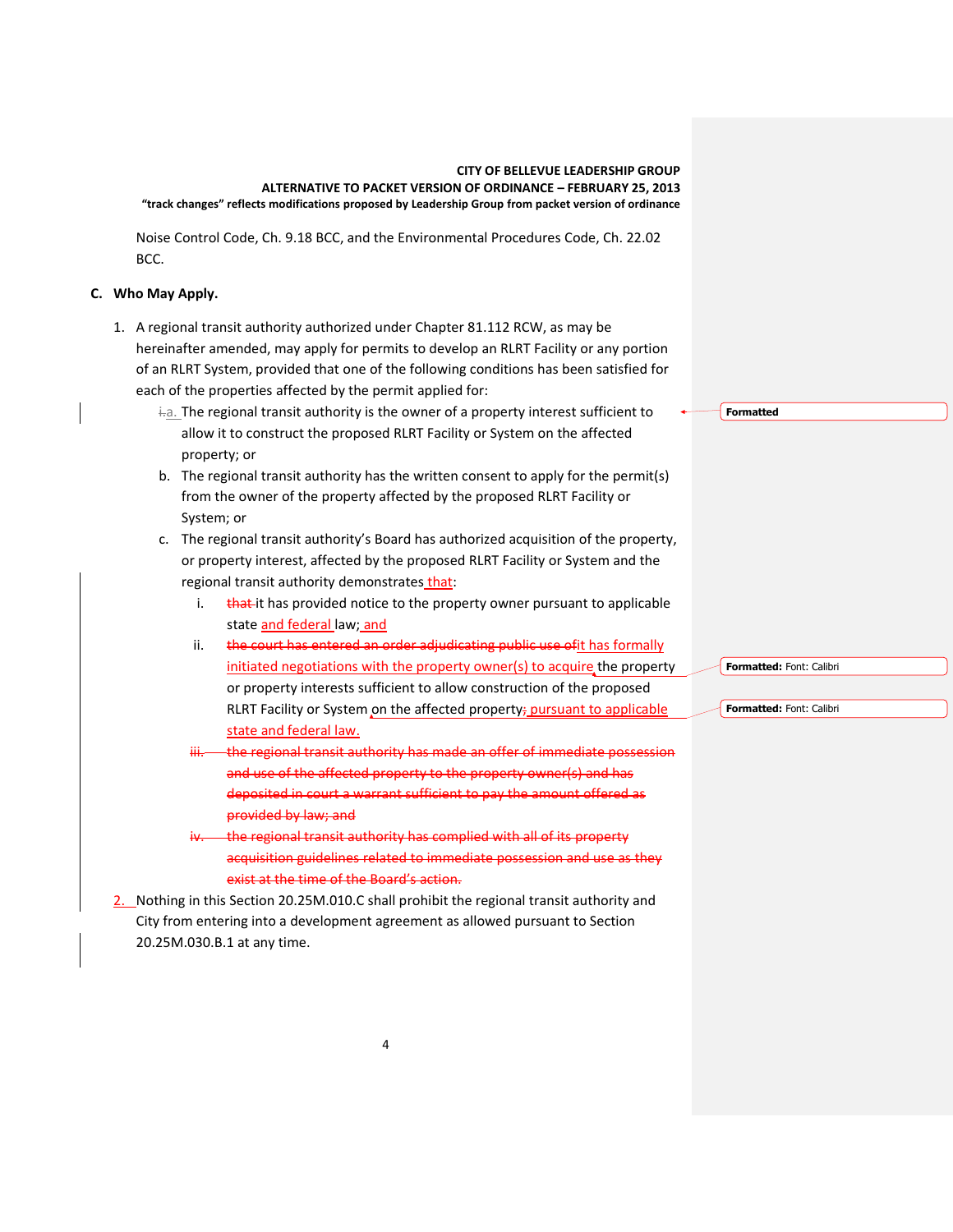- 3. Irrespective of when a regional transit authority applies for a permit, no work shall commence in accordance with issued permits or approvals until all of the necessary property interests are secured for each of the properties affected by the permit.
- 2.

# **D. Applicable Land Use Code Provisions.**

- 1. Applicable Land Use District and Overlay Sections Incorporated by Reference. Predictability and certainty with respect to substantive Land Use Code requirements ensures that a RLRT System or Facility design is sensitive to the context of the underlying land use districts and overlays within which it is located, and that temporary and permanent impacts are appropriately mitigated. The following Overlay sections of the Land Use Code are expressly incorporated into the provisions of this Chapter 20.25M and made applicable to a RLRT System or Facility within those Overlays:
	- a. Chapter 20.10 Land Use Districts;
	- b. Part 20.25A LUC Downtown sections shall apply to any above-grade RLRT System or Facility as follows:
		- i. LUC 20.25A.040.C Fences;
		- ii. LUC 20.25A.060 Walkways and sidewalks;
		- iii. LUC 20.25A.100.E.6 Downtown Core Design District Guidelines View Preservation Corridors;
		- iv. LUC 20.25A.110.A Site Design Criteria;
		- v. LUC 20.25A.110.B Downtown Patterns and Context;
		- vi. LUC 20.25A.115.A Design Guidelines Building/Sidewalk Relationships General;
	- c. Part 20.25B LUC Transition Area Design District sections as follows:
		- i. LUC 20.25B.010 -- Purpose
		- ii. LUC 20.25B.040.A Building Height;
		- iii. LUC 20.25B.040.C Landscaping, Open Space and Buffers;
		- iv. LUC 20.25B.040.D Site Design Standards;
		- v. LUC 20.25B.040.E Mechanical Equipment;
		- vi. LUC 20.25B.050.B Design Guidelines;
	- d. Part 20.25D LUC Bel-Red LUC sections as follows:
		- i. LUC 20.25D.010.B Land Use Districts;
		- ii. LUC 20.25D.070 Land Use Charts ;
		- iii. LUC 20.25D.110.B, C, D, E, F Various landscape standards;
		- iv. LUC 20.25D.110.H Fences;

**Formatted:** Normal, No bullets or numbering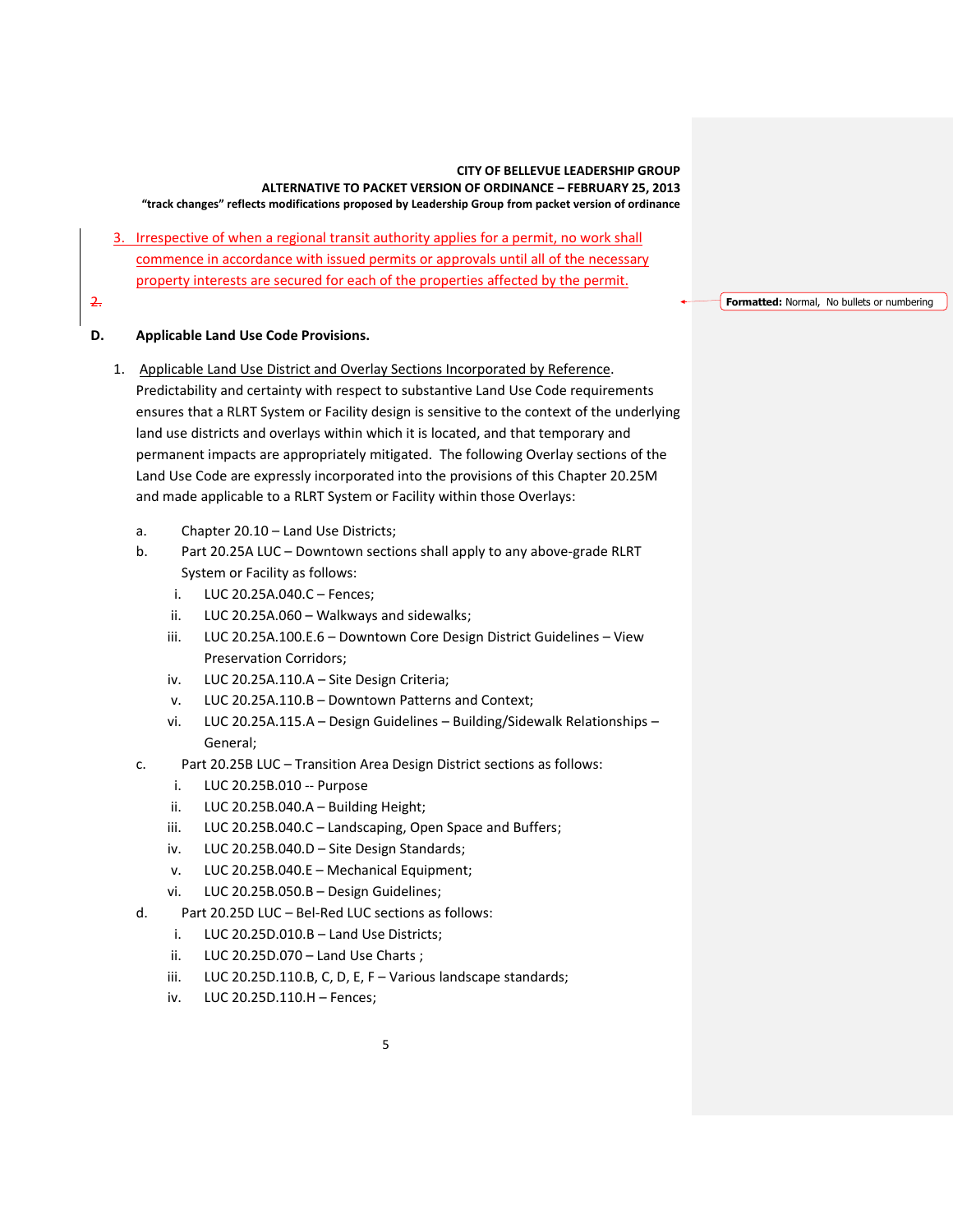- v. LUC 20.25D.120.D Parking Structure Performance Standards
- vi. LUC 20.25D.130 Bel-Red Development Standards;
- vii. LUC 20.25D.150 Design Guidelines;
- e. Part 20.25E LUC Shoreline Overlay District; and
- f. Part 20.25H Critical Areas Overlay District.

2. Applicable Procedural and Administrative Sections Incorporated by Reference. Predictability and certainty with respect to procedural Land Use Code requirements ensures effectiveness of permit review and that the level of public participation for individual RLRT Facility applications occurs consistently across all land use districts and overlay areas of the City. The following procedural and administrative sections of the Land Use Code are expressly incorporated into the provisions of this Chapter 20.25M and apply to an RLRT Facility:

- a. Part 20.30H LUC Variance to the Shoreline Master Program
- b. Part 20.30R LUC Shoreline Substantial Development Permit
- c. Chapter 20.35 LUC Review and Procedures
- d. Chapter 20.40 LUC Administration and Enforcement sections as follows:
	- i. LUC 20.40.010 through 20.40.480; and
	- ii. LUC 20.40.500 through 510.
- e. Chapter 20.50 LUC Definitions
- 3. Overlay Standards and Guidelines. The General Development Requirements of Chapter 20.20 LUC are either currently inapplicable to a RLRT Facility because of its location in the right-of-way, or are inconsistent with its effective or intended function. Therefore, the specific standards and guidelines contained in section 20.25M.040 through 20.25M.050 of this part supplant and replace the provisions contained in Chapter 20.20 LUC. All words used in this Overlay shall carry their customary meanings, except where specifically defined in Chapter 20.50 LUC (Definitions) or this Part 20.30M LUC (Light Rail Overlay).
- 4. Light Rail Overlay District Applies. This Light Rail Overlay District specifically identifies and regulates RLRT Systems and Facilities. The specific regulations included by reference and contained in this Overlay supplant and replace the general EPF provisions contained in LUC 20.20.350. RLRT Facilities, such as an Operations and Maintenance Satellite Facility, that are specifically excluded from coverage under the terms of the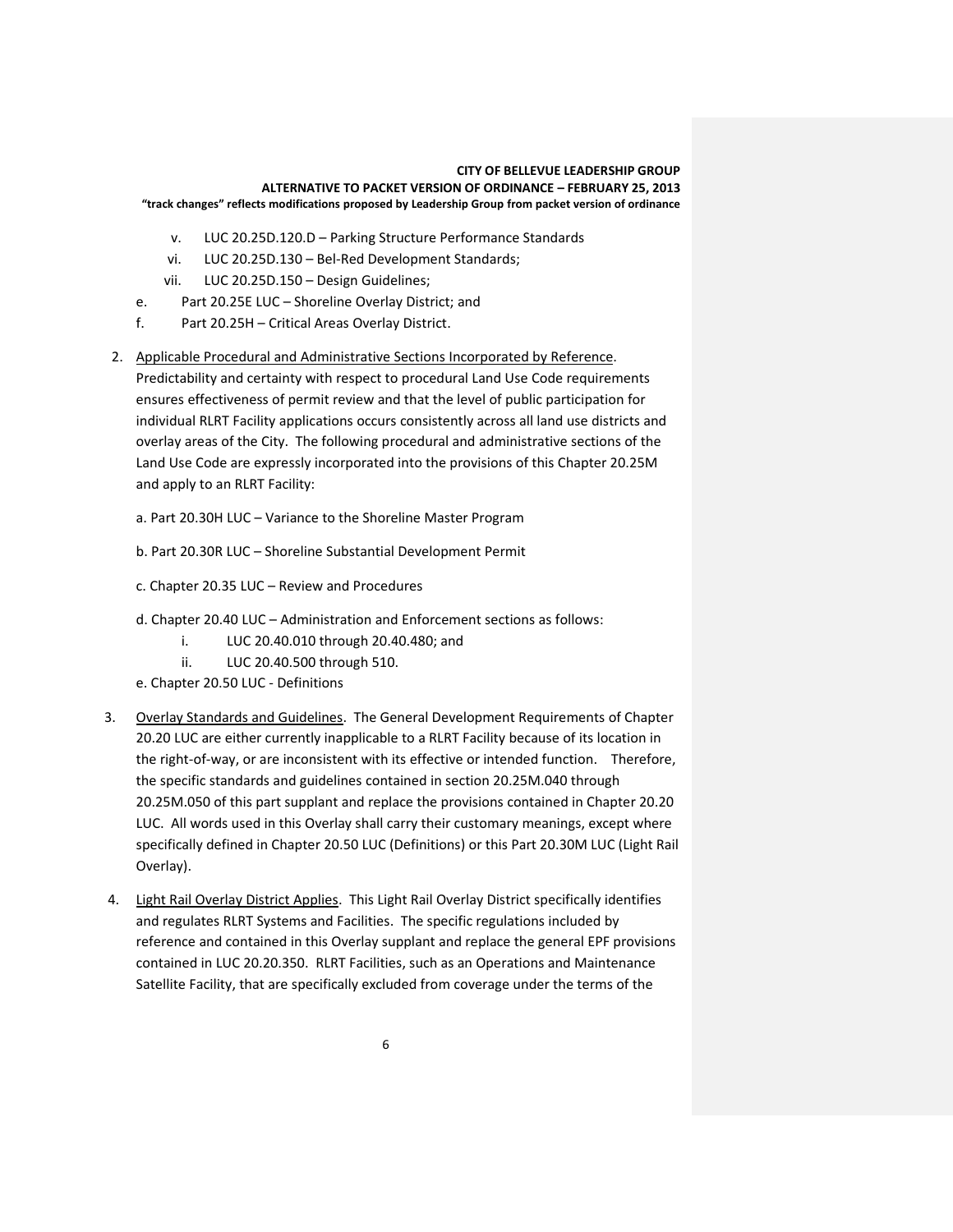Overlay would continue to be processed pursuant to the general EPF provisions of LUC 20.20.350.

5. RLRT Transition Area - Design District. The Light Rail Overlay District is an "area providing transition" pursuant to LUC 20.25B.020. The Regional Transit Authority shall comply with the provisions of LUC Part 20.25B specifically incorporated by reference in paragraph 20.25M.010.D above, except where standards in this Light Rail Overlay Chapter are more restrictive. "Districts receiving transition" are R-1, R-1.8, R-2.5, R-3.5, R-4, R-7, R-7.5, R-10, R-20 and R-30 zoned properties developed in a residential use. The limitation contained in LUC 20.25B.020.B.3 is not applicable to the Light Rail Overlay District, RLRT Facility or System. For purposes of applying the RLRT Transition Area requirements of this Part, the Light Rail Overlay District is the area occupied by RLRT System improvements.

### **20.25M.020 Definitions Applicable to the Light Rail Overlay District**

The following definitions are specific to the Light Rail Overlay District and shall have the following meanings:

- **A. "Design and Mitigation Permit"** is the single, consolidated project permit issued by the City in response to an application to develop a RLRT Facility or portion thereof; provided, that a Design and Mitigation Permit does not include a shoreline substantial development permit, shoreline conditional use permit, or shoreline variance approval if required as provided by Part 20.25E, 20.30C, and 20.30H LUC.
- **B. "Light Rail Best Practices"** refers to the Bellevue Light Rail Best Practices Final Committee Report approved by Committee on June 17, 2008.
- **C. "Operations and Maintenance Satellite Facility (OMSF)"** is a type of Essential Public Facility, and refers to a Regional Light Rail Transit Facility component used for overnight storage and maintenance of the expanded fleet of light rail vehicles as described in the Sound Transit "Link Operations and Maintenance Satellite Facility Environmental Scoping Information Report" dated September 2012 and other related documents.
- **D. "Regional Light Rail Transit Facility (RLRT Facility)"** is a type of Essential Public Facility, and refers to a structure, rail track, equipment, or other improvement of a Regional Light Rail Transit System, which includes ventilation structures, traction power substations, utilities serving the Regional Light Rail Transit System, Light Rail Transit stations and related passenger amenities, bus layover and inter-modal passenger transfer facilities, park and rides, tunnel portals, storage track and support facilities, and transit station access facilities. The Operations and Maintenance Satellite Facility is specifically excluded from inclusion in the definition of a Regional Light Rail Transit Facility.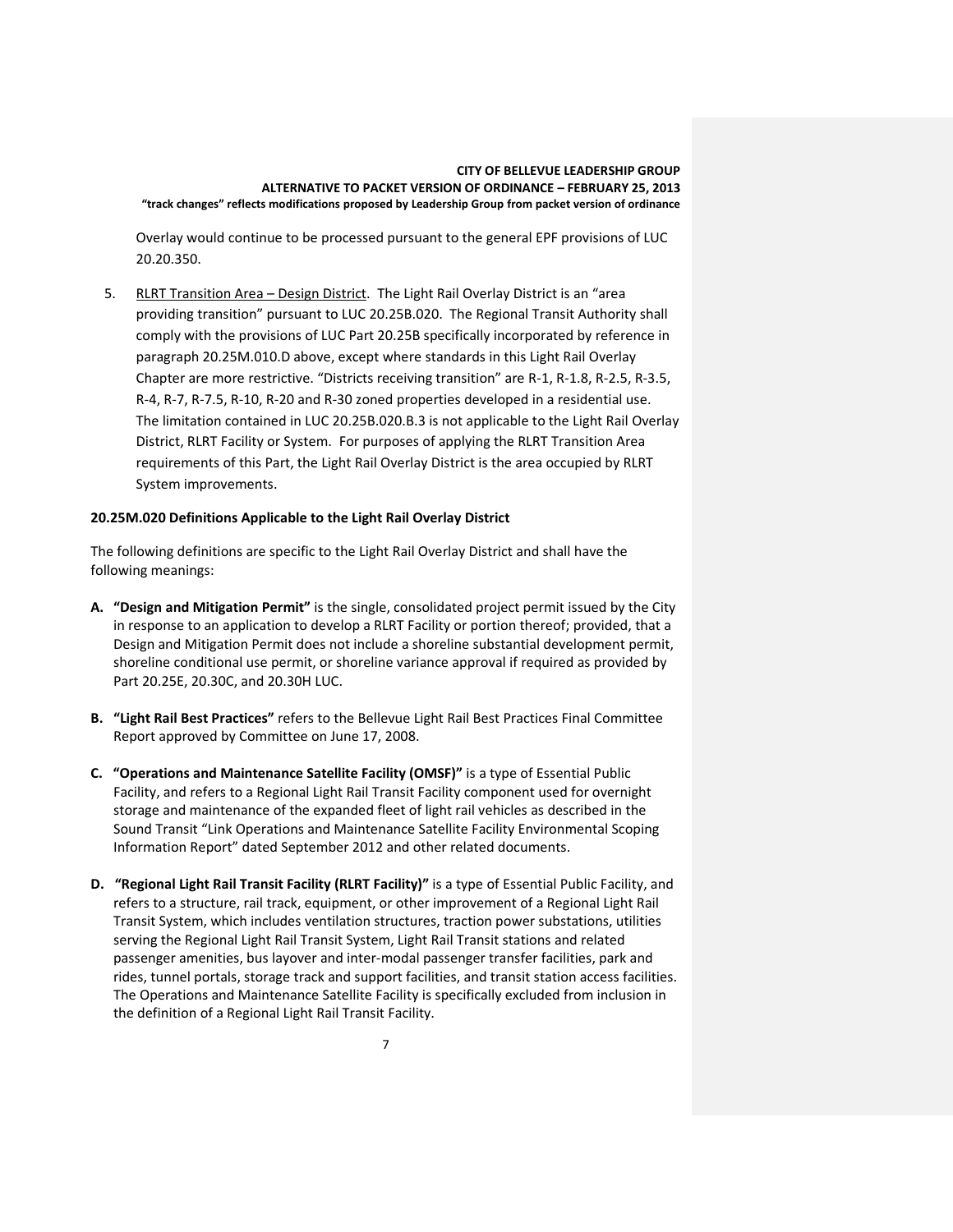- **E. "Regional Light Rail Transit System (RLRT System)"** is a type of Essential Public Facility, and refers to a public rail transit line that operates at grade level or above or below grade level, and that provides high-capacity, regional transit service owned or operated by a regional transit authority authorized under Chapter 81.112 RCW.
- **F. "Regional Light Rail Transit Transition Area (RLRT Transition Area),"** as that terms is used within the scope of this Overlay, refers to any "area receiving transition" as defined in LUC 20.25M.010.D.5.
- **G. "Regional Transit Authority"** refers to an agency formed under the authority of Chapters 81.104 and 81.112 RCW to plan and implement a high capacity transportation system within a defined region.

# **20.25M.030 Required Permits**

### **A. Process Roadmap**

- 1. Use Approval Two Process Options
	- a. Use Permitted by Land Use Code. A RLRT System and its Facilities are permitted uses in all land use districts, provided that the alignment location and profile of the RLRT System has been approved, subsequent to adoption of this Overlay, by a Bellevue City Council-adopted resolution or ordinance, or by a development agreement. Any Council-adopted development agreement shall be consistent with Chapter 36.70B RCW and paragraph 20.30M.030.B.1 below. Refer to LUC Chart 20.10.440 (Transportation and Utilities Uses in Land Use Districts), LUC Chart 20.25D.070 (Transportation and Utilities Uses in Bel-Red Land Use Districts), and LUC 20.25H.055.B Note 12.
	- b. Use Approval Permitted through Conditional Use. Where the City Council has not legislatively adopted a resolution, ordinance, or development agreement permitting the RLRT System and Facility use, Council Conditional Use Permit approval is required pursuant to the provisions of LUC 20.25M.030.B.2 below.
- 2. Subsequent Review. Additional design and mitigation review and shoreline permitting shall be required pursuant to LUC 20.25M.030.C and 20.25M.030.D below.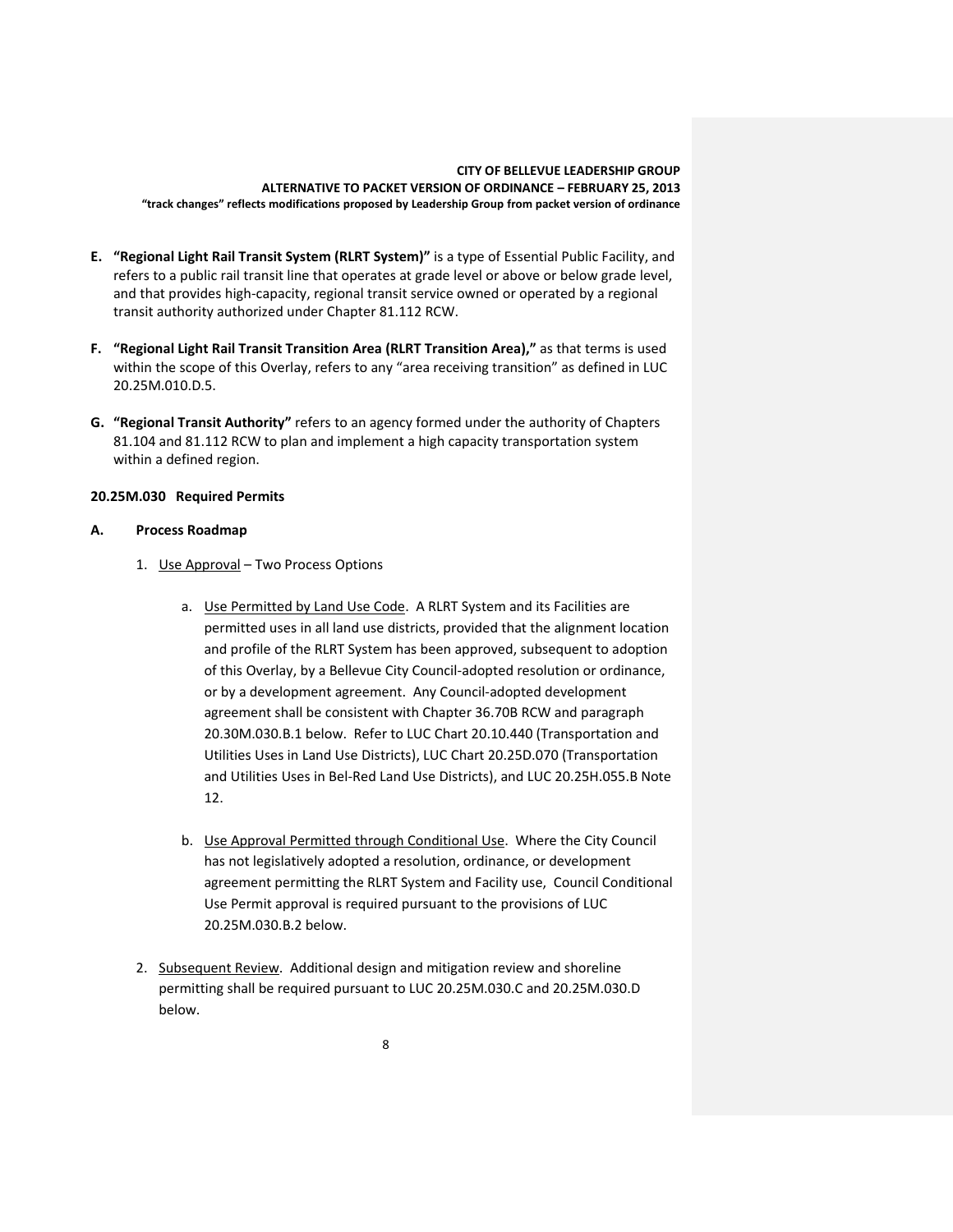### **B. RLRT System and Facilities Use**

### **1. Development Agreement – Council Legislative Decision**

- a. Scope of Approval. A RLRT System or Facility use is permitted outright when its alignment location and profile has been included, subsequent to the adoption of this Overlay, in a City Council resolution, ordinance, or development agreement authorized pursuant to Chapter 36.70B RCW. If a development agreement is adopted, the City Council may also allow necessary modifications to this Overlay District and to other applicable provisions the Bellevue City Code, and set forth other terms consistent with Chapter 36.70A RCW, Chapter 36.70B RCW and WAC 365-196-550 in order to approve the siting, construction, operation and mitigation of a RLRT System or Facility.
- b. Applicable Process. A development agreement adopted by the City Council shall be processed under the authority of and pursuant to the procedures set forth in Chapter 36.70B RCW. Any development agreement adopted by the City Council shall be consistent with all applicable Comprehensive Plan policies including without limitation those set forth in Section 20.25M.010.B.7, and all adopted "development standards" as that term is used in RCW 36.70B.170(3) that govern and vest the development for a specified time duration to this Overlay District and other applicable City regulations, provided that a development agreement may not extend the vesting period for longer than 15 years from the effective date. Any appeal of a development agreement shall be directly to Superior Court.

# **2. Conditional Use Permit – Hearing Examiner Quasi-Judicial Decision**

- a. When Required. Development of a RLRT System or Facility requires approval under the General Development Requirements for Essential Public Facilities through a Conditional Use Permit (CUP) process when an alignment location and/or profile have not been approved in a Council-adopted resolution, ordinance, or development agreement. Refer to LUC 20.20.350 for General Development Requirements applicable to Essential Public Facilities.
- b. Scope of Approval. When a RLRT System or Facility use has not been permitted outright in a City Council resolution, ordinance, or development agreement, a Conditional Use Permit shall be required to approve the location and profile of the track alignment and major facility elements that are specifically identified in the definition of "Regional Light Rail Transit Facility" contained in 20.25M.020.C. The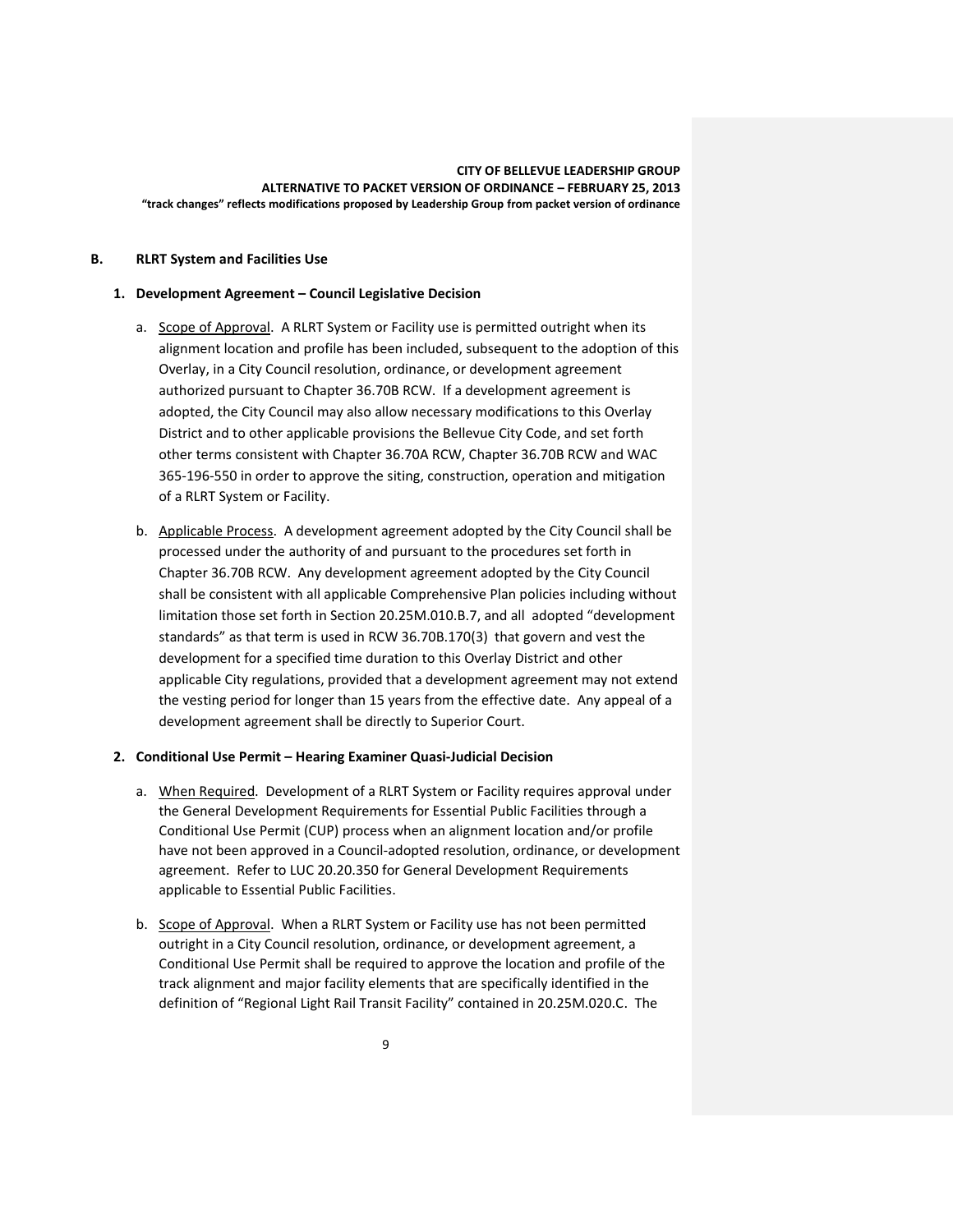Conditional Use Permit is a mechanism for the City to ensure that the RLRT Facility use is consistent with the Comprehensive Plan and meets all applicable siting standards. Design, context sensitivity and mitigation standards and design guidelines applicable to specific facility elements shall be met as a component of the Design and Mitigation Review process pursuant to LUC 20.25M.030.C**.**

- c. Decision Criteria. The City may approve or approve with modifications an application for a Conditional Use Permit if:
	- i. The conditional use is consistent with the Comprehensive Plan including the Light Rail Best Practices as referenced in Comprehensive Plan Policy TR-75.2; and
	- ii. The design is compatible with and responds to the existing or intended character, appearance, quality of development and physical characteristics of the subject property and immediate vicinity of the RLRT Facility and System; and
	- iii. The conditional use will be served by adequate public facilities including streets, fire protection, and utilities; and
	- iv. The conditional use will not be materially detrimental to uses or property in the immediate vicinity of the RLRT Facility and System; and
	- v. The conditional use complies with the applicable requirements of the Land Use Code.
- d. Applicable Process and Permit Requirements.
	- i. The Conditional Use Permit shall be reviewed through Process I (LUC 20.35.100- 150).
	- ii. Periodic review of the conditions are permit approval may be imposed pursuant to the terms of LUC 20.30B.165.
	- iii. The Conditional Use Permit may be modified or revoked pursuant to the terms of LUC 20.30B.170.

# **C. Design and Mitigation Review – Decision of the Director**

1. When Required. Prior to issuance of any construction permits, Design and Mitigation Review shall be required for any RLRT System or Facility. The Design and Mitigation Review may be consolidated with or undertaken following use approval of a RLRT System and RLRT Facilities pursuant to 20.25M.030.B. The applicant is encouraged to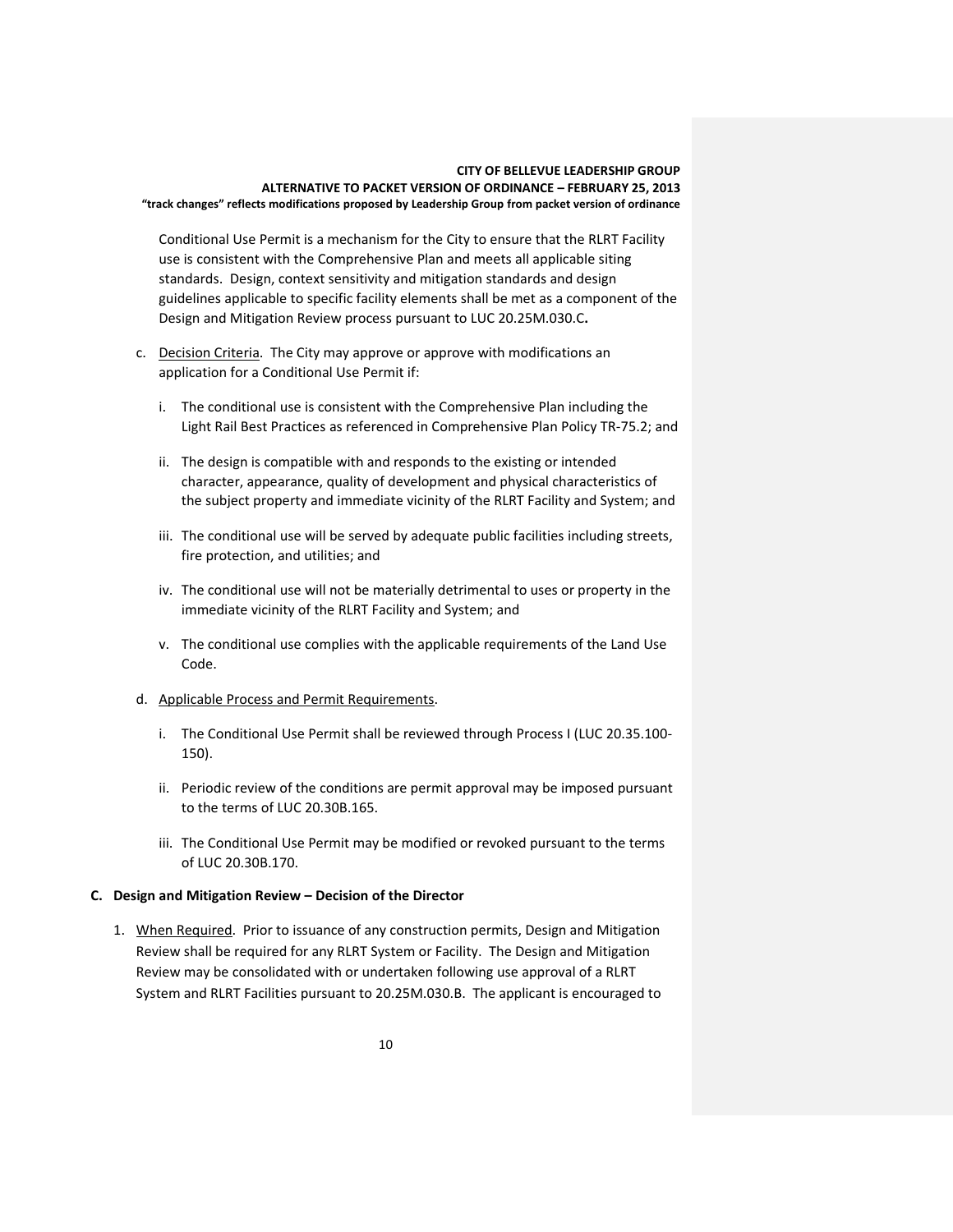undertake Design and Mitigation Review either prior to or concurrently with the process set forth in LUC 20.25M.030.B.

- 2. Scope of Design and Mitigation Approval. Design and Mitigation Review is a mechanism by which the City shall ensure that the design and proposed mitigation for temporary and permanent impacts of a RLRT System and Facility is consistent with:
	- a. The Comprehensive Plan including without limitation Light Rail Best Practices; and the policies set forth in 20.25M.010.B.7 above; and
	- b. Any previously approved development agreement or Conditional Use Permit issued pursuant to LUC 20.25M.030.B.1 or 2; and
	- c. All applicable standards and guidelines contained in City Codes including the procedures related to involvement of a CAC as required by LUC 20.25M.035.
- 3. Decision Criteria. A proposal for a RLRT System or Facility may be approved or approved with conditions provided that such proposal satisfies the following criteria:
	- a. The applicant has demonstrated compliance with the CAC Review requirements of LUC 20.25M.035; and
	- b. The proposal is consistent with the Comprehensive Plan including without limitation the Light Rail Best Practices referenced in Comprehensive Plan Policy TR-75.2 and the policies set forth in 20.25M.010.B.7 above; and
	- c. The proposal complies with the applicable requirements of this Light Rail Overlay District; and
	- d. The proposal addresses all applicable design guidelines and development standards of this Light Rail Overlay District in a manner which fulfills their purpose and intent; and
	- e. The proposal is compatible with and responds to the existing or intended character, appearance, quality of development and physical characteristics of the subject property and immediate vicinity; and
	- f. The proposal will be served by adequate public facilities including streets, fire protection, and utilities; and
	- g. The proposal complies with the applicable requirements of the Bellevue City Code, including without limitation those referenced in 20.25M.010.B.8 above; and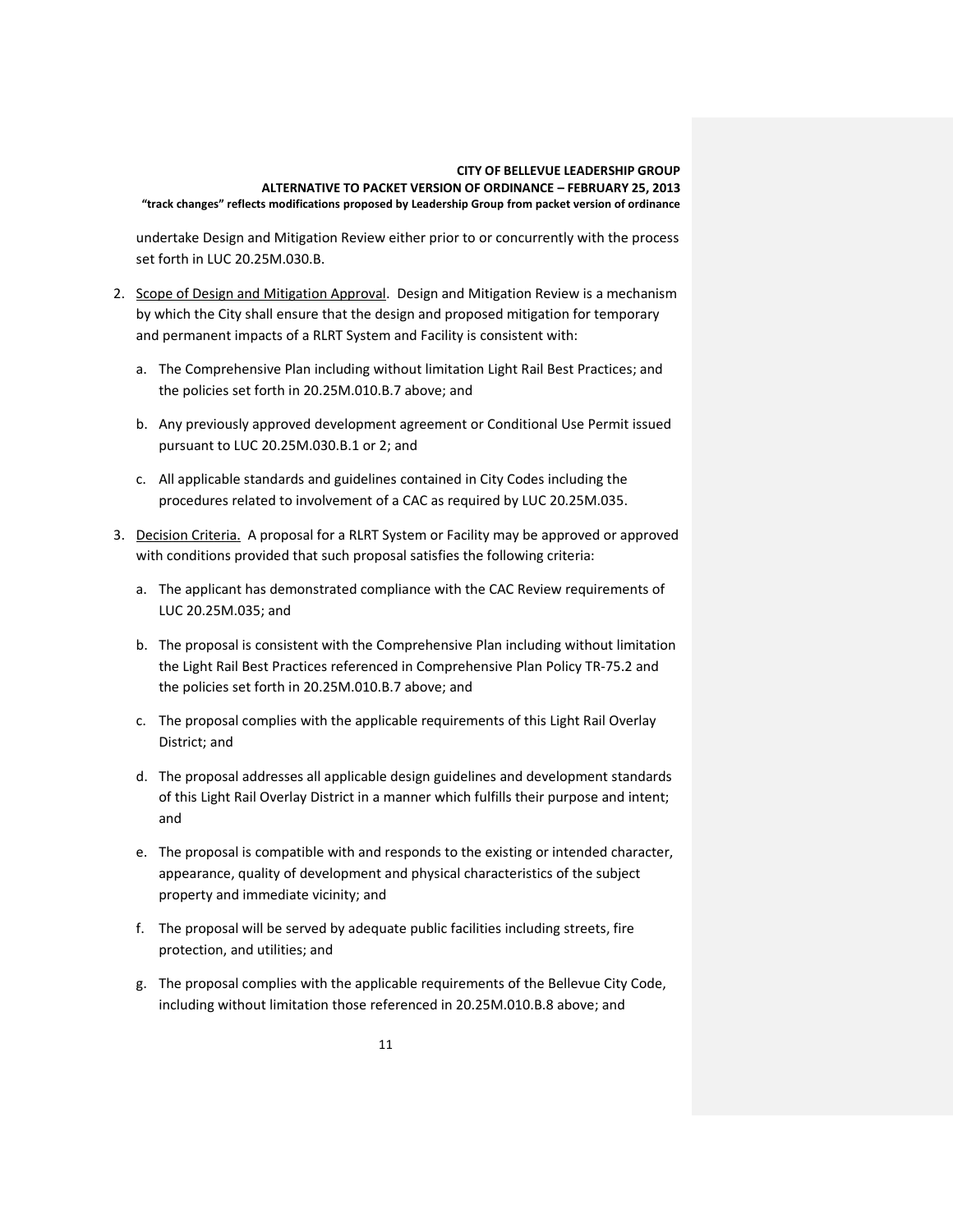- h. The proposal is consistent with any Development Agreement or conditional use permit approved pursuant to LUC 20.25M.030.B; and
- i. The proposal provides mitigation sufficient to eliminate or minimize long-term impacts to properties located near the RLRT Facility or System, and sufficient to comply with all mitigation requirements of the Bellevue City Code and other applicable State or Federal laws.
- j. When the proposed RLRT Facility will be located, in whole or in part, in a critical area regulated by Part 20.25H LUC, a separate Critical Areas Land Use Permit shall not be required, but such facility shall satisfy the following additional criteria:
	- i. The proposal utilizes to the maximum extent possible the best available construction, design and development techniques which result in the least impact on the critical area and critical area buffer; and
	- ii. The proposal incorporates the performance standards of Part 20.25H LUC to the maximum extent applicable; and
	- iii. The proposal includes a mitigation or restoration plan consistent with the requirements of LUC 20.25H.210; except that a proposal to modify or remove vegetation pursuant to an approved Vegetation Management Plan under LUC 20.25H.055.C.3.i shall not require a mitigation or restoration plan.
- 4. Applicable Process.
	- a. Design and Mitigation Review approval shall be reviewed through Process II (LUC 20.35.200-250).
	- b. A Design and Mitigation Review approval that has been previously issued by the Director may be modified pursuant to the terms of LUC 20.30F.175.

# **D. Shoreline Substantial Development Permit and Variance**

- 1. Any RLRT Facility proposed or located in the Shoreline Overlay District (Part 20.25E LUC) shall comply with the Shoreline Substantial Development Permit (SSDP) requirements of LUC 20.25E.040. Application for a SSDP shall be processed independently of any application for Design and Mitigation approval under this chapter. Application for a SSDP shall be subject to the decision criteria of LUC 20.30R.155.
- 2. For properties lying within the Shoreline Overlay District, the City may approve a request to exceed the allowable height limit established by LUC 20.25E.080.B.5 through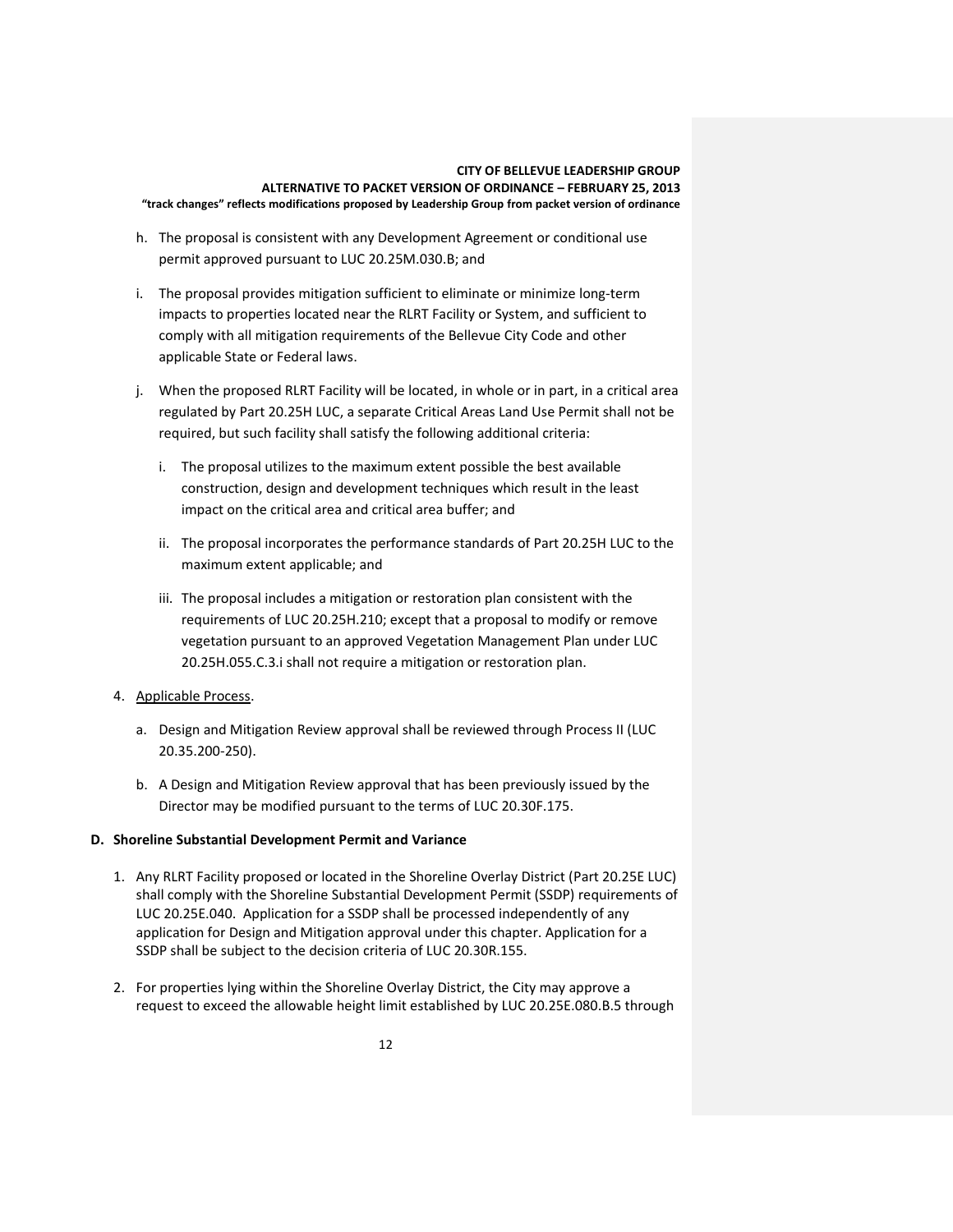the Variance to the Shoreline Master Program process allowed pursuant to Part 20.30H LUC. Application for a shoreline variance shall be subject to the decision criteria of LUC 20.30H.155.

# **20.25M.035 Citizen Advisory Committee Review Required**

Formation of a Citizen Advisory Committee (CAC) for the East Link Project was identified as necessary in the Light Rail Best Practices. *Final Committee Report dated June 17, 2008.* This section of the Light Rail Overlay describes the process required to involve a CAC in the review of permits identified in LUC 20.25M.030.C as necessary for approval of a RLRT System or Facility.

# **A. Purpose**

The purpose of a CAC formed under the terms of the section is to:

- 1. Dedicate the time necessary to represent community, neighborhood and citywide interests in the permit review process; and
- 2. Ensure that issues of importance are surfaced early in the permit review process while there is still time to address design issues while minimizing cost implications; and
- 3. Consider the communities and land uses through which the RLRT System or Facility passes, and set "the context" for the regional transit authority to respond to as facility design progresses; and
- 4. Help guide RLRT System and Facility design to ensure that neighborhood objectives are considered and design is context sensitive by engaging in on-going dialogue with the regional transit authority and the City, and by monitoring follow-through; and
- 5. Provide a venue for receipt of public comment on the proposed RLRT Facilities and their consistency with the policy and regulatory guidance of paragraph 20.25M.035.E below and Sections 20.25M.040 and 20.25M.050 of this Part; and
- 6. Build the public's sense of ownership in the project; and
- 7. Ensure CAC participation is streamlined and effectively integrated into the permit review process to avoid delays in project delivery.

# **B. Timing of CAC Formation and Member Experience**

- 1. **Formation**. The CAC shall be formed by the City Council and shall be comprised of at least seven but not more than nine members. Formation should occur as soon as practicable following adoption of the Light Rail Overlay Part 20.25M LUC in order to ensure that the members are able to fulfill the CAC intended purpose of participation early in the light rail facility design process.
- 2. **Member Experience**. The experience and background of individuals considered for a CAC appointments should be taken into consideration when identifying potential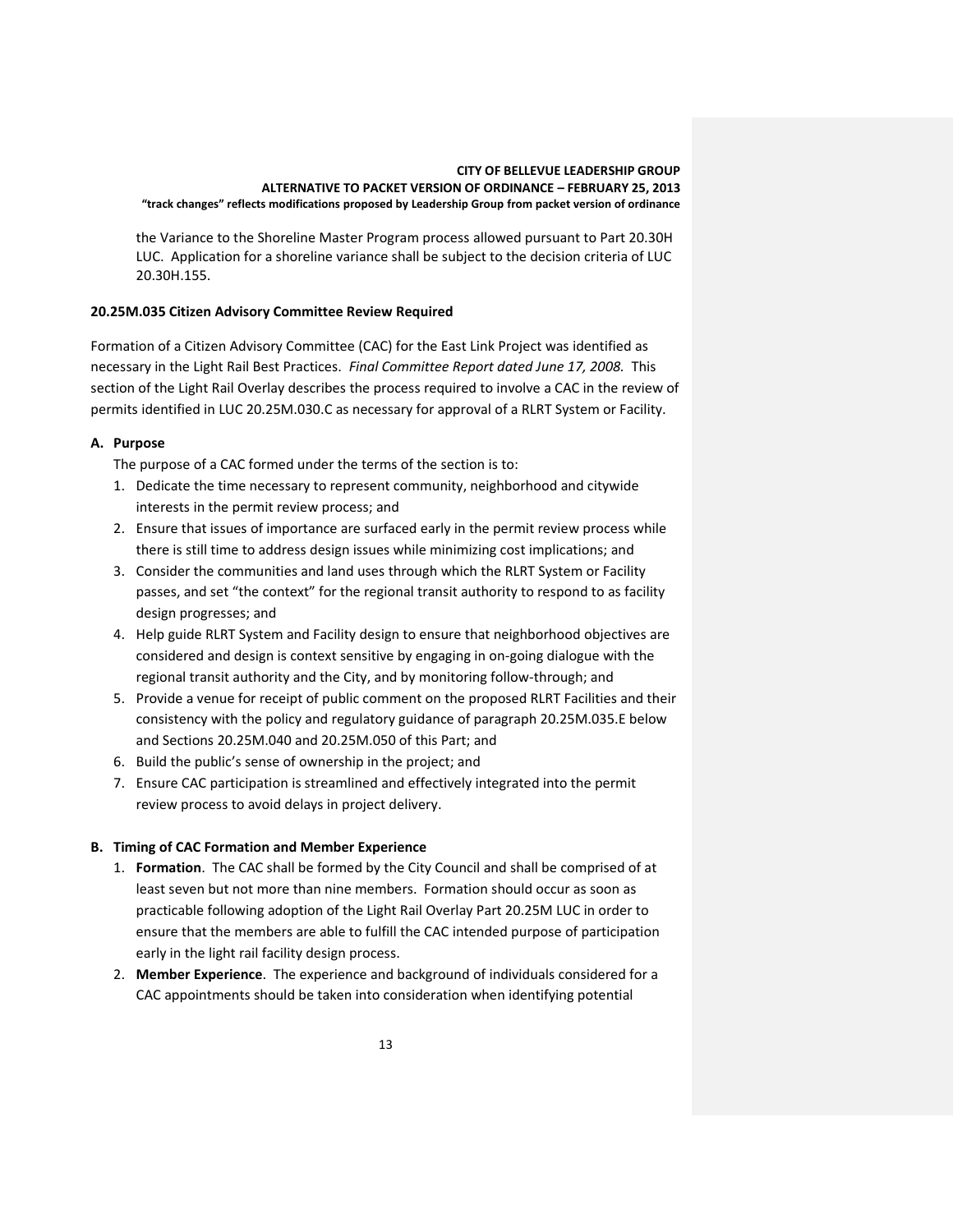members. Members of the CAC will be an invaluable resource to regional transit authority and the City, and their experience and background should ensure that the CAC:

- a. Represents a breadth of professional experience that includes urban planners, artists, architects, landscape architects, engineers and builders with large project experience; and
- b. Is comprised solely of Bellevue residents, including, but not limited to: transit riders and property and business owners with holdings or interests in the vicinity of, but not immediately abutting, the RLRT Facility or System; and
- c. Has no members with a financial or other private interest, direct or indirect, personally or through a member of his or her immediate family, with the Regional Transit Authority, its contractors, subcontractors, agents or employees, and has no members that have been employed by or been affiliated with the Regional Transit Authority in any capacity.

# **C. Scope of CAC Work**

The scope of work for the CAC is intended to support the CAC purpose described in LUC 20.25M.035.A. The CAC is advisory to the decision maker for the design and mitigation permits, and its scope includes:

- 1. Becoming informed on the proposed RLRT System or Facility project;
- 2. Accepting comments from the public during CAC meetings for incorporation into the consolidated advice provided by the CAC to the regional transit authority and the City of Bellevue;
- 3. Participating in context setting to describe the communities, urban and historic context, and natural environment through which the alignment passes;
- 4. Providing early and on-going advice to the regional transit authority on how to incorporate context sensitive design and mitigation into schematic designs for proposed project elements including stations, linear track elements, landscape development, walls (including concrete and masonry and tunnel portal), park and rides, traction power substations and other features of the RLRT System or Facility; and
- 5. Providing advisory guidance to permit decision makers as described in more detail below regarding any RLRT System or Facility design and mitigation issues prior to any final decision on required Design and Mitigation permits, including written guidance as to whether the proposal complies with the policy and regulatory guidance of paragraph 20.25M.035.E below and Sections 20.25M.040 and 20.25M.050 of this Part.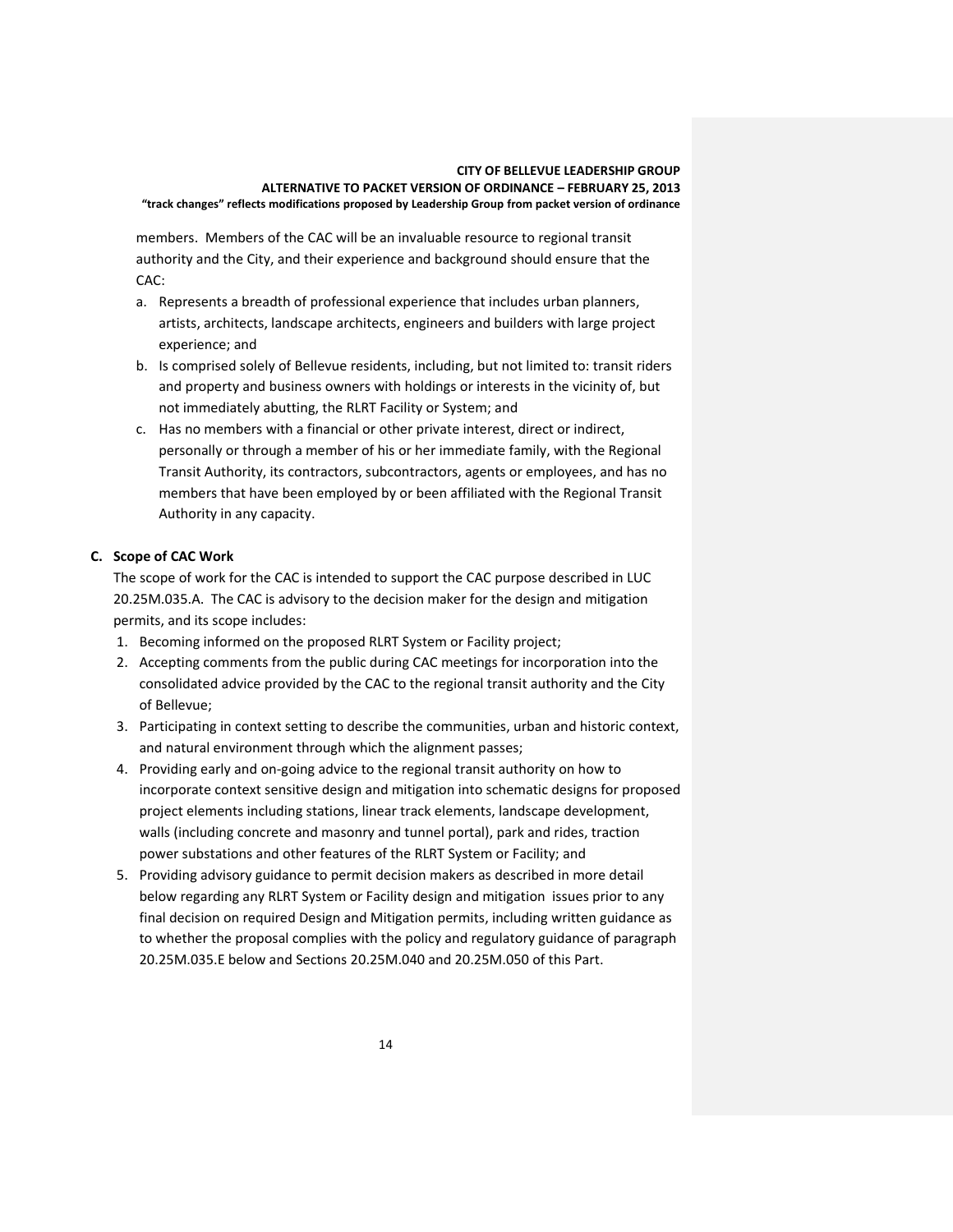# **D. Involvement Process – Timing, Focus of Involvement, and Work Products**

**1. Process Summary.** The CAC Review Phases are aligned with RLRT System and Facility design phases and City permit review phases in order to achieve permit streamlining and consolidation objectives. Figure 20.25M.035.D.1 depicts the general relationship between the CAC review, the regional transit authority's separate design processes, and City permit review phases. The following paragraphs describe the intended timing of CAC review, the focus of CAC involvement, and the anticipated work product to be generated by the CAC at each review phase. The table is illustrative only, and actual timing of CAC review and participation will be designated for each Design and Mitigation review as appropriate to ensure that CAC input is consolidated with the applicable permitting process.

Figure 20.25M.035.D.1 Illustration of CAC Process in Relationship to Design and Permitting Activities

| <b>CAC Review</b><br>Phases* | <b>General Intent of CAC Review</b>                                                                                                                                                                                                                                                                                                                                                                                                                                                                      | <b>Relationship to</b><br><b>Regional Transit</b><br><b>Authority Design</b><br>Phases* | <b>Relationship to</b><br><b>City Overlay Permit</b><br>Phases* |
|------------------------------|----------------------------------------------------------------------------------------------------------------------------------------------------------------------------------------------------------------------------------------------------------------------------------------------------------------------------------------------------------------------------------------------------------------------------------------------------------------------------------------------------------|-----------------------------------------------------------------------------------------|-----------------------------------------------------------------|
| Context<br>Setting           | Provide early input on "context" to<br>which design elements and features of<br>RLRT System or Facility should respond,<br>including landscape development and<br>tree retention; Develop understanding<br>of project goals and objectives; provide<br>early guidance on areas where the<br>policy and regulatory guidance of<br>paragraph 20.25M.035.E and sections<br>20.25M.040 and 20.25M.050 of this<br>part and request additional information<br>that may be necessary to evaluate<br>compliance. | Preliminary<br><b>Engineering Phase</b><br>(0-30% Design)                               | Pre-Application<br>Conference                                   |
| Schematic<br>Design          | Provide feedback regarding<br>effectiveness at incorporating<br>contextual direction into the early                                                                                                                                                                                                                                                                                                                                                                                                      | Design Phase<br>(30% Design)                                                            | Pre-Development<br>Review                                       |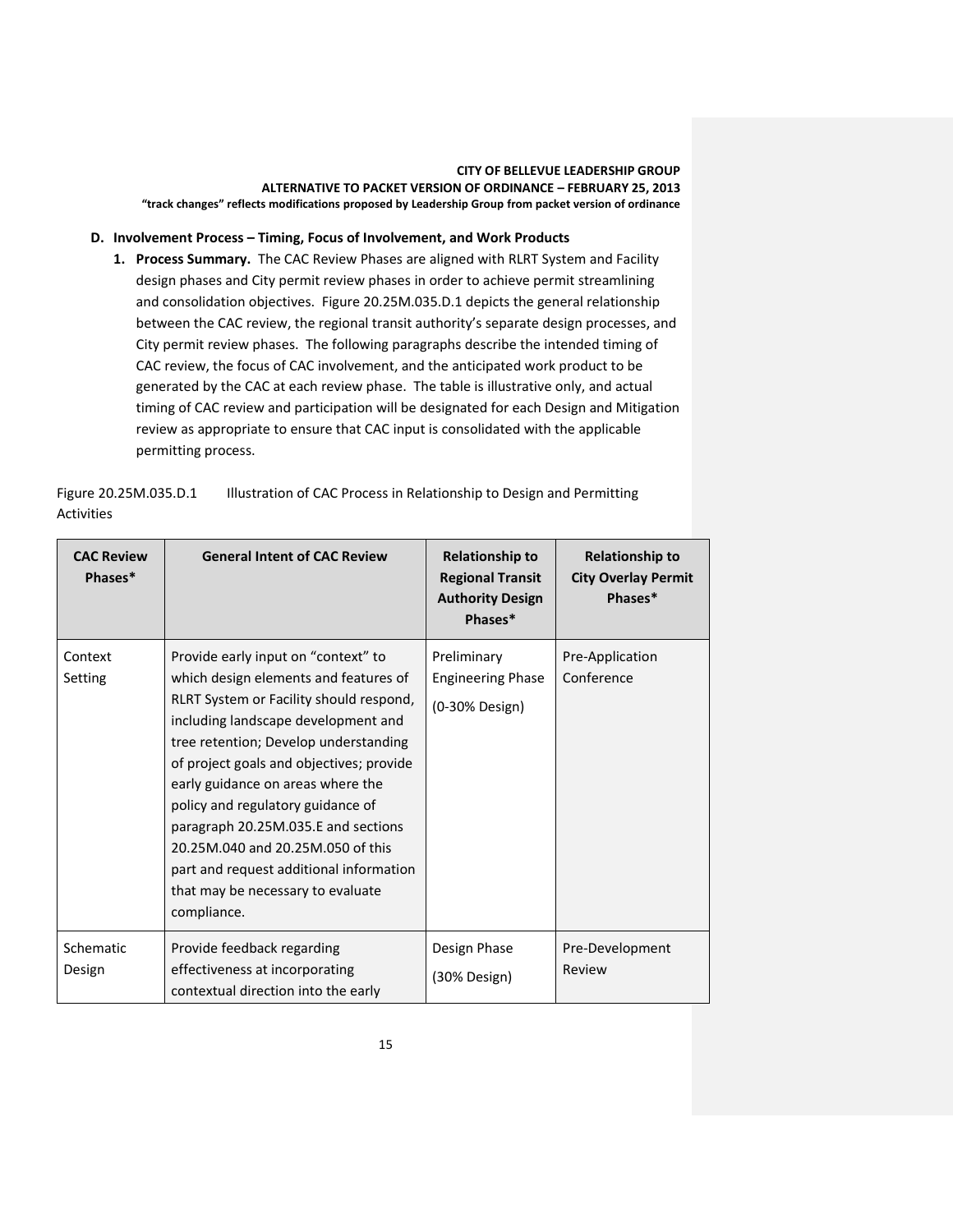|                         | phases of design. Anticipated that CAC<br>would provide advice regarding<br>complementary building materials,<br>integration of public art, preferred<br>station furnishings from available<br>options, universal design measures to<br>enhance usability by all people, quality<br>design and materials and landscape<br>development and tree retention.<br>Provide further input and guidance,<br>based on the input and guidance<br>provided in the Context Setting phase,<br>on compliance (or lack of compliance)<br>with the policy and regulatory guidance<br>of paragraph 20.25M.035.E below and<br>sections 20.25M.040 and 20.25M.050<br>of this part and whether information is<br>sufficient to evaluate such compliance. |                  |                                                                                                                                                                                                                     |
|-------------------------|--------------------------------------------------------------------------------------------------------------------------------------------------------------------------------------------------------------------------------------------------------------------------------------------------------------------------------------------------------------------------------------------------------------------------------------------------------------------------------------------------------------------------------------------------------------------------------------------------------------------------------------------------------------------------------------------------------------------------------------|------------------|---------------------------------------------------------------------------------------------------------------------------------------------------------------------------------------------------------------------|
| Design<br>Development   | Provide feedback regarding<br>effectiveness of design and landscape<br>development in incorporating prior<br>guidance at context and schematic<br>design stages. Provide further input<br>and guidance, based on the input and<br>guidance provided in the Context<br>Setting phase, on compliance (or lack of<br>compliance) with the policy and<br>regulatory guidance of paragraph<br>20.25M.035.E below and Sections<br>20.25M.040 and 20.25M.050 of this<br>Part, and whether information is<br>sufficient to evaluate such compliance.<br>Provide the Advisory Document.                                                                                                                                                       | (60% Design)     | <b>Permit Review</b><br>(CAC input provided<br>prior to Director<br>recommendation (if<br>CUP required) or<br>Director decision on<br>the Design and<br><b>Mitigation Permit</b><br>(Process II), as<br>applicable) |
| Construction<br>Permits | This phase is only necessary if                                                                                                                                                                                                                                                                                                                                                                                                                                                                                                                                                                                                                                                                                                      | (90-100% Design) | Review of Design and                                                                                                                                                                                                |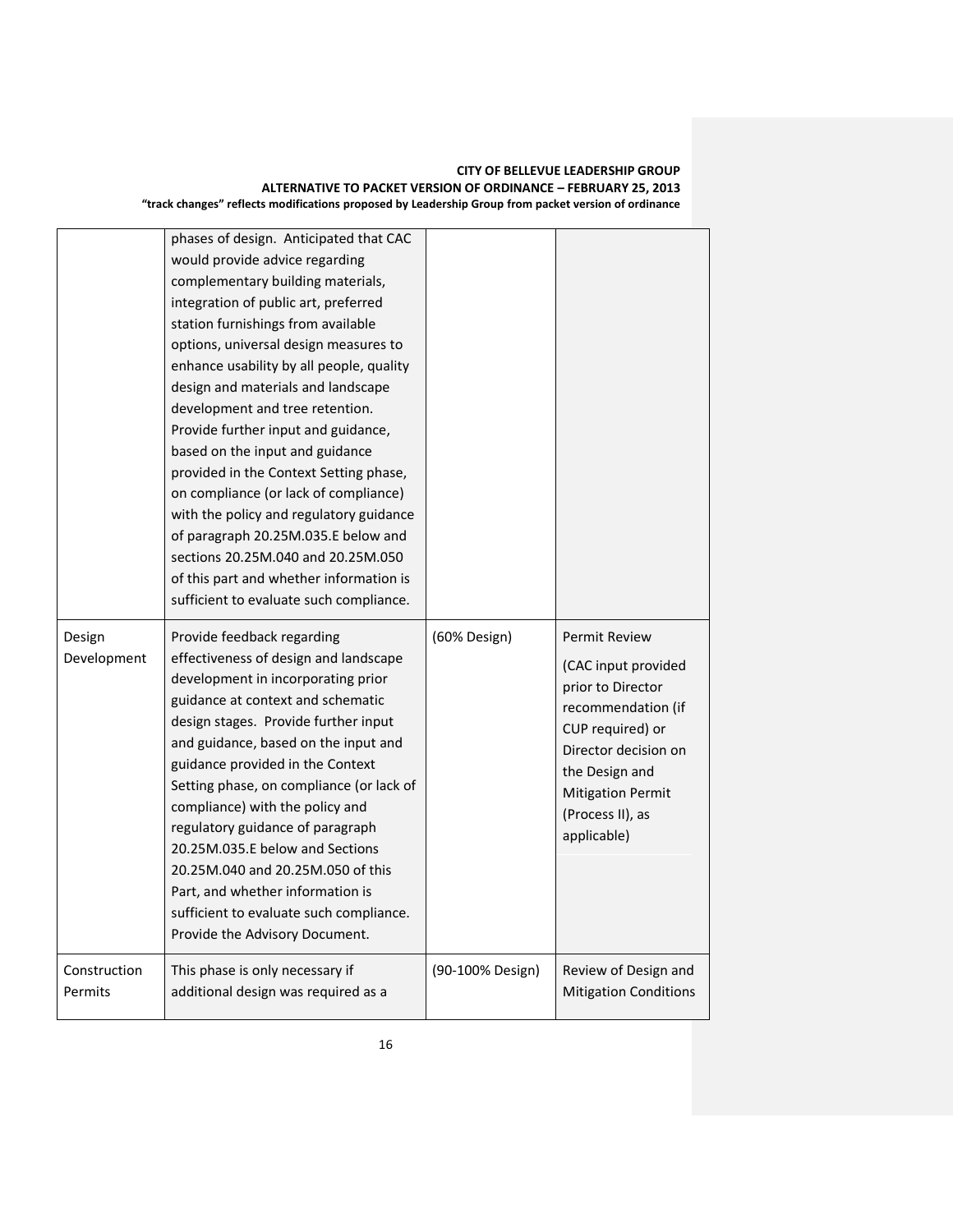| condition on the permits issued           | required to be met |
|-------------------------------------------|--------------------|
| pursuant to 20.25M.030.C. The intent      | prior to Building  |
| of this CAC review phase is to provide    | Permit issuance    |
| feedback on final design details for      |                    |
| specific RLRT System or Facility          |                    |
| components when the information           |                    |
| necessary for the CAC's review was not    |                    |
| available at the time of the Design and   |                    |
| Mitigation review process. Examples       |                    |
| include review of final details of public |                    |
| art or landscape development included     |                    |
| in the project, which may have been       |                    |
| available at a conceptual level only at   |                    |
| the time of Design and Mitigation         |                    |
| review                                    |                    |
|                                           |                    |

\*Anticipated. Design phasing is under control of applicant. In the event of a conflict between the stated design phase and the City's overlay permit phase, CAC involvement occurs at the time of the identified City permit phase.

- **2. Timing of CAC Involvement.** 
	- a. General.CAC involvement in each design phase should occur early in the process and shall be coordinated, to the extent feasible, with other public outreach opportunities that are either required by the City's applicable permit process, or are undertaken by the regional transit authority as part of its design process. It is the intent of LUC 20.25M.035 to consolidate CAC involvement with existing outreach activities, and to avoid duplication or sequential outreach that can result in confusion for the public and delays in the project.
	- b. Coordinated with Regional Authority Outreach. Where CAC involvement is coordinated with the regional transit authority's design process, notice of such CAC meeting may be combined with publications required pursuant to LUC Section 20.35.035.B. The regional transit authority shall demonstrate compliance with the CAC involvement requirements of this section, and shall provide to the City a copy of all written comments received by the regional transit authority during the CAC involvement process for including in the permit file.
	- c. Consolidation of Review Phases. A final plan for involvement of a CAC in the RLRT System or Facility design process shall be developed by staff in consultation with the CAC and regional transit authority after a CAC is formed and its members approved by the City Council as set forth in 20.25.035.B. The final plan may allow for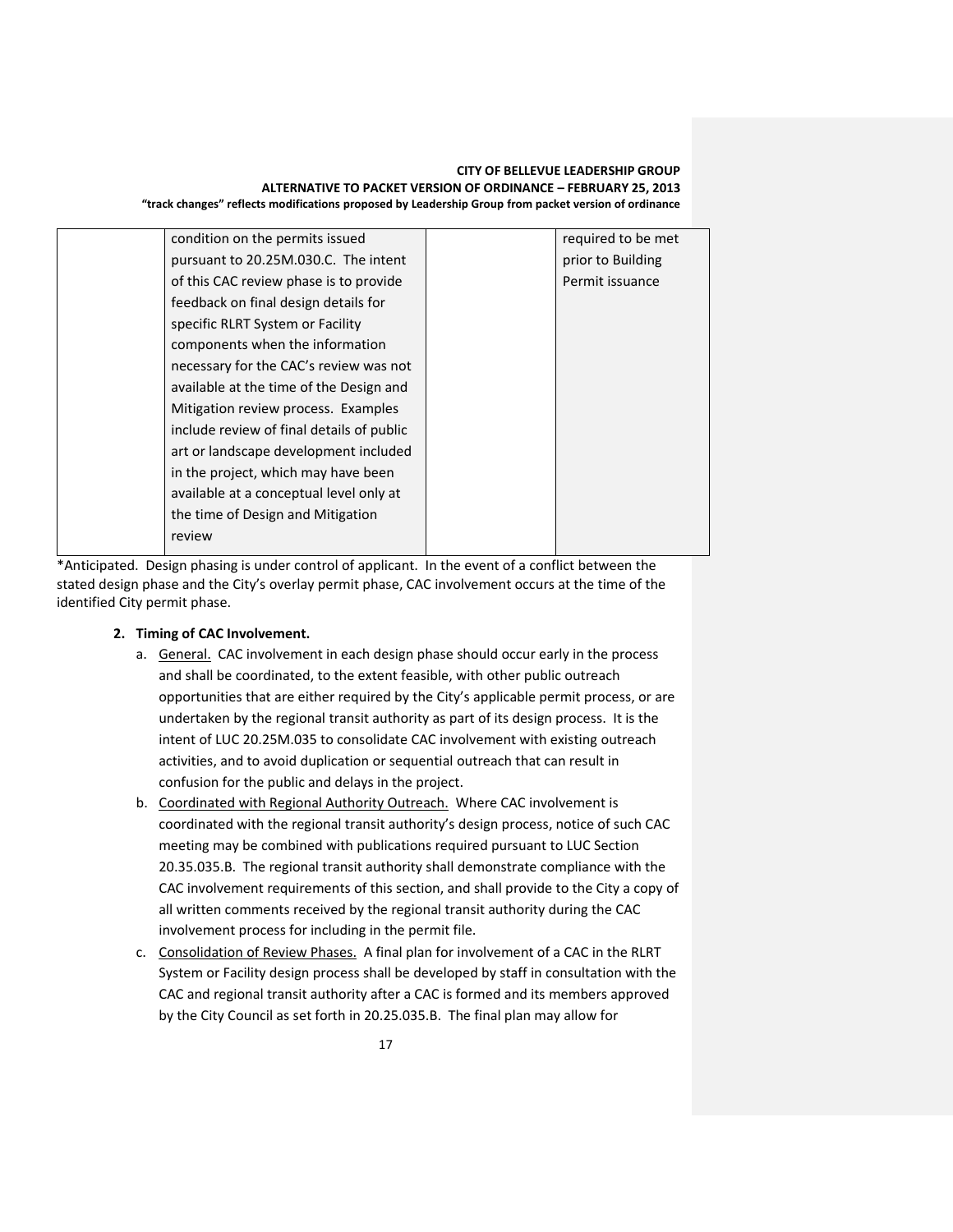consolidation or modification of the timing of CAC review phases as appropriate to meet the objectives of this Part and as agreed to by the CAC, the City and the regional transit authority.

### **3. CAC Work Product.**

- a. General. The work of the CAC at each review stage shall culminate in a CAC Advisory Document that describes the phase of review and CAC feedback consistent with the CAC scope of review described in this Section. City staff will support the CAC preparation of this work product. Except as otherwise provided, the CAC will work with City staff on the appropriate level of detail and content.
- b. Design Development Review Phase. The CAC shall produce a written Advisory Document during the Design Development Review Phase that includes advice and feedback regarding consistency of the project with the policy and regulatory guidance of paragraph 20.25M.035.E below and Sections 20.25M.040 and 20.25M.050 of this Part. The CAC may include advice to the Director regarding departures from the Overlay requirements which should be considered in order to achieve a context-sensitive outcome. The Advisory Document required by this paragraph shall be considered in any written recommendation of the Director (CUP) or decision of the Director (Process II). Departures by the Director from specific recommendations included within the CAC's Advisory Document shall be limited to those instances where the Director determines that the departure is necessary to ensure that the CAC adviceRLRT Facility or System is consistent with: (i) Applicable Policy and Regulatory Guidance contained in LUC 20.25M.035.E; (ii) Authority granted to the CAC pursuant to this section LUC 20.25M.035; (iii) SEPA conditions or other regulatory requirements applicable to the RLRT System or Facility; or (iv) state or federal law. Departures from the CAC Advisory Document shall be addressed in the recommendation or decision by the Director, and rationale for the departures shall be provided.

### **E. Applicable Policy and Regulatory Guidance**

1. **Guidance for Evaluating Context Sensitivity.** Advice provided by the CAC shall be objectively based upon the policies, regulations, guidelines and other documents adopted for the RLRT System and Facility to ensure that the final project is designed to achieve a context sensitive outcome. The following documents shall be used to guide work product development by the CAC as described in LUC 20.25M.035.D: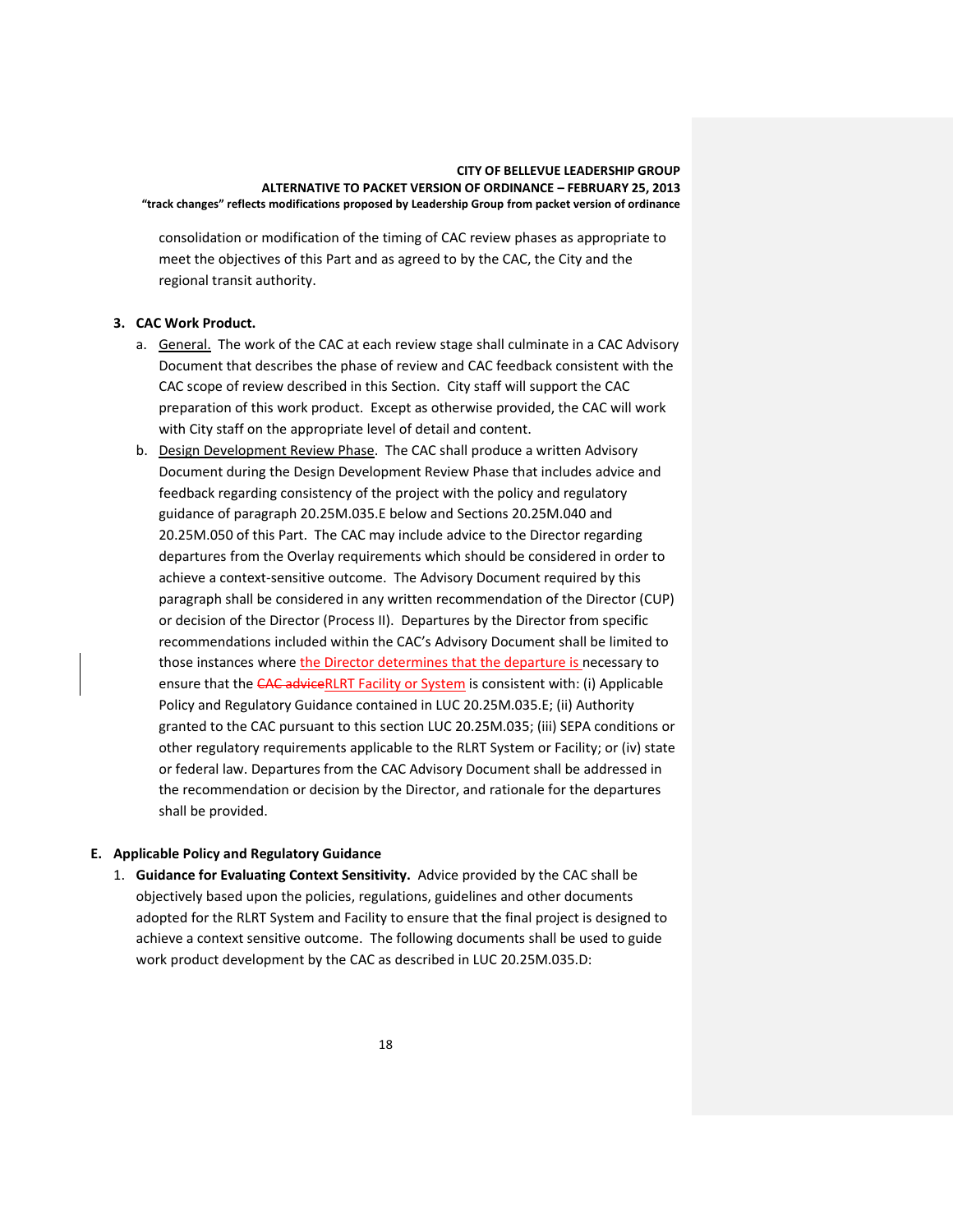- a. Light Rail Best Practices Report and other relevant Comprehensive Plan and Subarea Plan policies, including without limitation those set forth in 20.25M.010.B.7.; and
- b. Bellevue Land Use Code Part 20.25M sections
	- i. 20.25M.040; and
	- ii. 20.25M.050.
- 2. **Meeting Operations**. The meetings of the CAC and documents developed through the process shall operate and be managed consistent with the applicable requirements of the Open Public Meetings Act (Chapter 43.20 RCW) and the Public Records Act (Chapter 42.56 RCW). Meetings of any CAC formed pursuant to this section, where not otherwise combined with other public outreach efforts, shall generally follow Robert's Rules of Order.

# **20.25M.040 RLRT System and Facilities Development Standards**

**A.** Purpose and Applicability. The RLRT System and Facilities are a unique form of Essential Public Facility that is linear in nature, passing through numerous land use and overlay districts, following a route into and out of Bellevue that connects multiple jurisdictions and regional employment and cultural centers. The purpose for including Development Standards in the Light Rail Overlay is to provide specific requirements for mitigation of impacts created by a RLRT System or Facility in land use districts where overlay requirements do not exist or where overlay requirements did not contemplate a light rail use. These standards will be applied during permit review required pursuant to LUC 20.25M.030. The CAC that is required pursuant to LUC 20.25M.035 should advise Sound Transit and the City regarding provisions contained in this section when a finding of context sensitivity is required.

# **B. Dimensional Requirements**

- 1. Height Limitations Determined Based on Use Approval Process.
	- a. Use Approved through Development Agreement. When a RLRT System or Facility use has been permitted outright in a City Council resolution, ordinance, or development agreement pursuant to LUC 20.25M.030.B.1, the heights approved by Council action shall be permitted.
	- b. Use Approved through Conditional Use Permit. When a RLRT System or Facility use has not been permitted outright in a City Council resolution, ordinance, or development agreement and requires approval of a Conditional Use Permit pursuant to LUC 20.25M.030.B.2, a request to exceed the height limit for the underlying land use district shall be processed consistent with the provisions of LUC 20.20.350.C.5.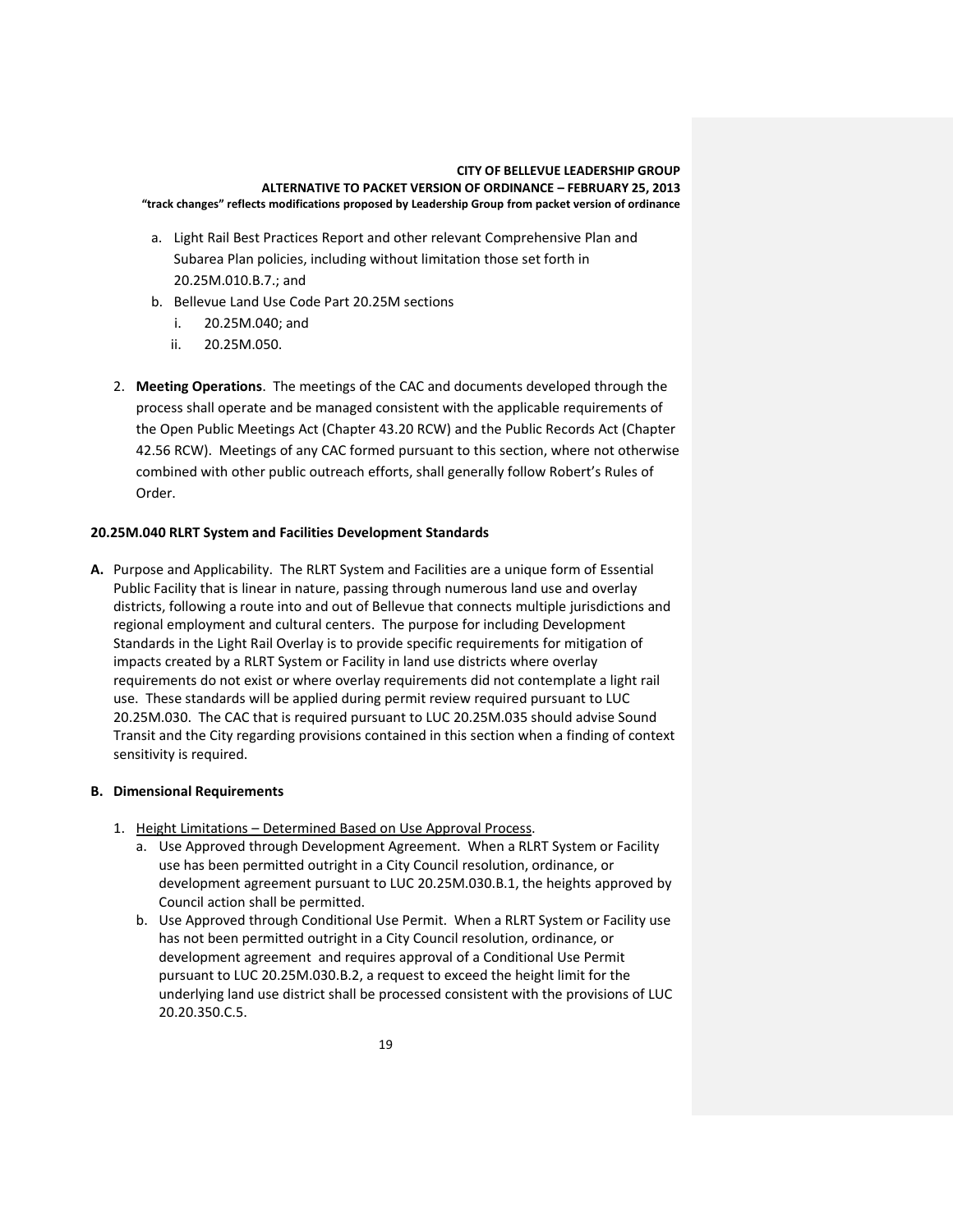- c. Under both 20.25M.040.B.1.a & b., where the RLRT System or Facility is proposed to exceed the height limit of the underlying land use district, the Regional Transit Authority must demonstrate:
	- i. The requested increase is the minimum necessary for the effective functioning of the RLRT Facility; and
	- ii. Visual and aesthetic impacts associated with the RLRT Facility have been mitigated to the greatest extent feasible.
- d. In a RLRT transition area, the applicable setback requirement in LUC 20.25M.040.B.2 shall be increased by 4 feet for every 1 foot of increase above the height limit for the underlying land use district. The increased setback shall apply to a point of 50 feet in either direction beyond the point at which the RLRT Facility exceeds the underlying height limit.
- 2. Setbacks.
	- a. Requirement. The minimum setback for structures shall apply as set forth for each land use district. In a RLRT transition area, a 30 foot setback is also required from RLRT Facility structures and from at-grade or elevated track.
	- b. Exceptions. The following RLRT Facility components are excepted from the requirement to provide a setback.
		- i. Noise walls, fences and retaining walls; and
		- ii. Structures allowed in landscape screening areas and installed consistent with the requirements of LUC 20.25M.040.C.3.b.
	- Measurement. Unless otherwise specifically stated, the required setback shall be measured: **Formatted:** Font: Calibri, Underline
		- For RLRT Facility structures, from that portion of the RLRT Facility structure nearest the property line to any abutting property line for a district receiving transition as defined in LUC 20.25M.010.D.5; or
	- ii.iii. For at-grade or elevated track, from the edge of the track-way to any abutting property line for a district receiving transition as defined in LUC 20.25M.010.D.5.
- Structure Separation Requirement. In a RLRT transition area, for at grade or elevated track, a minimum separation of 60 feet is required between the edge of the track-way for at-grade or elevated tracknearest the existing residential primary structure and an existing residential primary structure.
- $3.4.$  Measurement. Unless otherwise specifically stated, the measurements for the required primary residential structure separation and setbacks shall be made from the track-way edge that is located nearest to the property to which the setback or primary residential structure separation is applied; provided that where agreed by the affected property owner, the setback may be measured to the line of a permanent easement

**Formatted:** Font: Calibri, Underline **Formatted:** List Paragraph, Add space between paragraphs of the same style

**Formatted:** Font: Times New Roman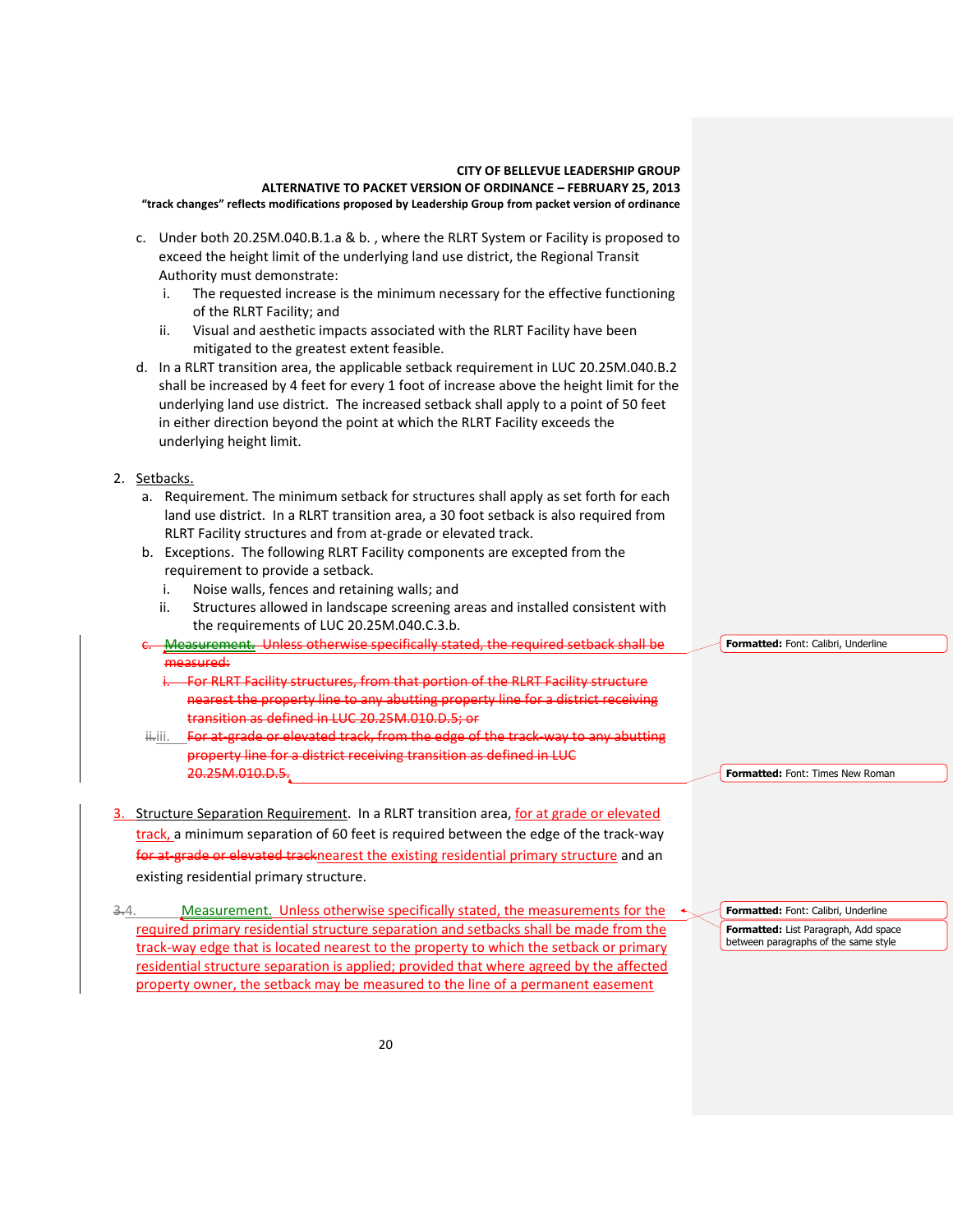granted to the regional transit authority for the purposes of providing separation and area for the landscape screening or buffer required in this Part.

**Formatted:** Font: Calibri

#### **C. Landscape Development Requirements**

- 1. General.
	- a. Applicability. In Light Rail Overlay District areas located within the underlying Downtown Overlay District (Part 20.25A LUC) or the Bel-Red Overlay District (Part 20.25D LUC), landscape development for a RLRT System or Facility shall be provided pursuant to the requirements of such underlying district; provided, however, that the Landscape Development Requirements below shall apply to the RLRT transition area along Main Street in the Downtown Overlay District. In Light Rail Overlay District areas not located within the Downtown Overlay District or Bel-Red Overlay District, landscape development for a RLRT System or Facility shall be provided as described in this paragraph.
	- b. Purpose/Intent of the Landscape Development Requirements.
		- i. Landscape Screening is intended to provide a dense sight barrier to significantly separate and obscure higher intensity uses from lower intensity uses.
		- ii. Landscape Buffers are intended to provide visual relief and softening of transportation facilities where preservation of sight lines is important.
	- c. Additional Provisions.
		- i. All required landscape development shall be context sensitive and shall be reviewed by the CAC as provided for in LUC 20.25M.035.
		- ii. RLRT Systems and Facilities proposed under the terms of this Overlay should to the maximum extent feasible retain existing significant vegetation in order to soften the visual impact on adjacent properties.
		- iii. All landscape screening and buffers shall comply with the provisions contained in LUC 20.20.520.F.5 through 8, 20.20.520.G, and 20.20.520.I through J.
		- iv. Landscape development required by this section shall be installed and maintained pursuant to the guidance set forth in the Environmental Best Practices & Design Standards (Bellevue Parks Department 2006), now or hereafter amended.
- 2. Landscape Screening of Non-Linear Facility Components.
	- a. Type and Minimum Depth of Landscaping Screening.
		- i. Traction Power Substations (TPSS) and other above ground non-linear RLRT facility components shall be screened with 10 feet of Type I landscaping pursuant to the requirements of LUC 20.20.520.G.1.
		- ii. Park and Ride (public parking lot not serving a primary use) and Storage Track and Support Facilities shall be screened with 15 feet of Type I landscaping pursuant to the requirements of LUC 20.20.520.G.1.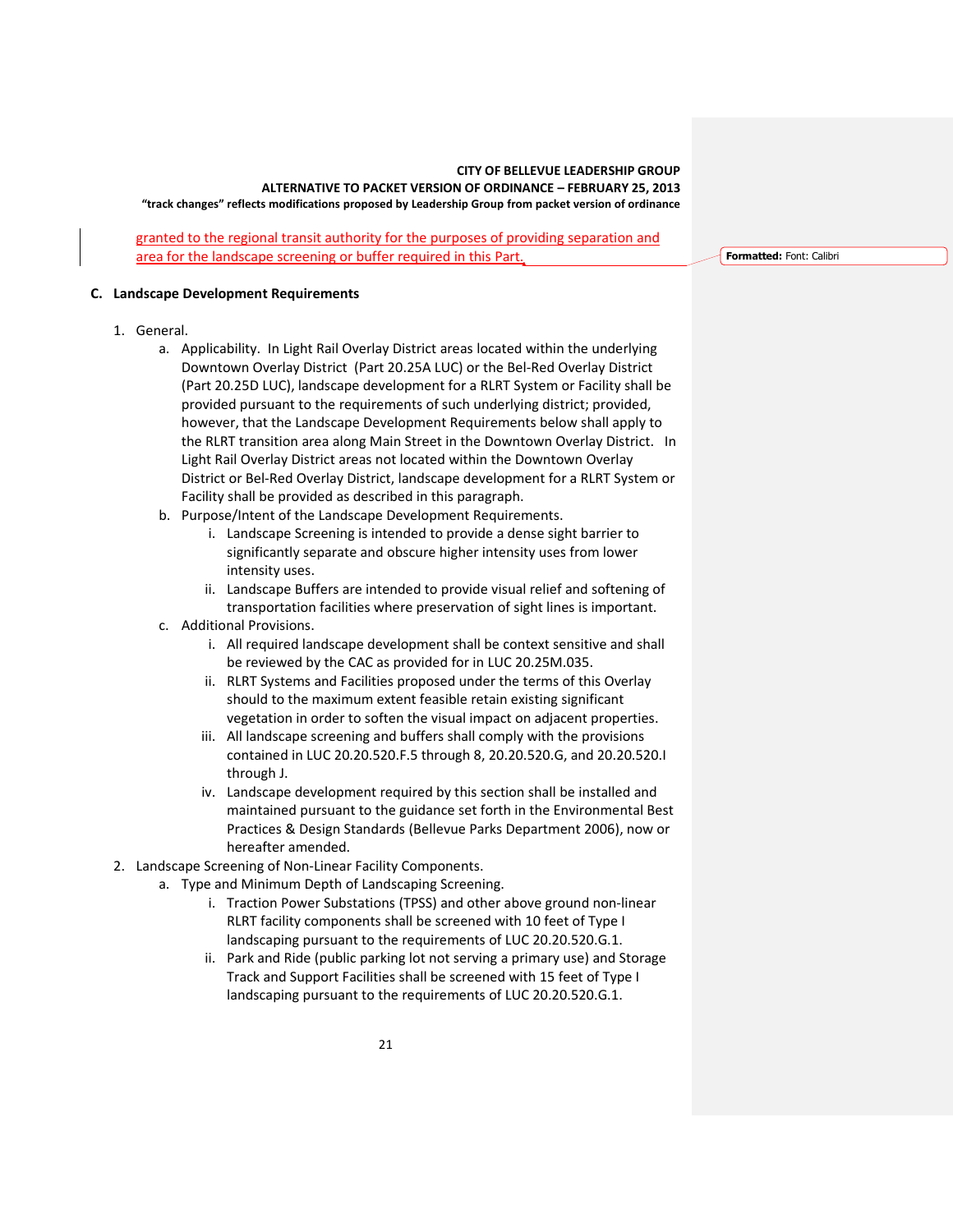- b. Maintenance of Landscape Screening. Landscape screening on land owned in fee by a regional transit authority is required to be maintained by the regional transit authority for the life of the project. Landscape screening within an easement or where access entry was secured for installation shall be maintained by the regional transit authority for a period of five years following installation. Maintenance of landscape screening in an easement or where access entry was secured shall be the responsibility of the underlying property owner after the five year maintenance period has elapsed, except that maintenance responsibility may be reassigned subject pursuant to voluntary written agreement between the underlying property owner and the regional transit authority filed with the Development Services Department and King County Record's Office or its successor agency.
- 3. Landscape Screening and Buffers adjacent to Linear Alignment.
	- a. Type and Minimum Depth of Landscape Screening and Buffers.
		- i. Light rail alignment abutting transportation right of way shall include frontage landscaping to soften, and separate where feasible, pedestrian facilities from light rail and transportation uses.
			- (1) Pedestrian facilities located between the light rail use and the transportation right of way shall be buffered with four feet of frontage landscaping installed in a planter strip pursuant to the following standards:
				- (a) Preferred location of the planter strip is between the light rail alignment and the sidewalk, but may be relocated to the opposite edge of the sidewalk to avoid conflicts between required street trees and the light rail overhead catenary system or underground utilities.
				- (b) Street trees shall be installed in the planter strip and shall be at least three inches in caliper, planted three feet from any street curb, and a maximum of 25 feet on center unless modification is necessary to meet sight distance requirements of BCC 14.60.240.
				- (c) Shrubbery, groundcover and other approved plantings, except turf, are required in the planter strip along the length of the frontage.
			- (2) Pedestrian facilities located between the light rail use and property developed in a non-residential or residential use shall be buffered with four feet of frontage landscaping installed in a planter strip pursuant to the following standards:
				- (a) Preferred location of the planter strip is between the light rail alignment and the sidewalk, but may be relocated to the opposite edge of the sidewalk to avoid conflicts between required street trees and the light rail overhead catenary system or underground utilities.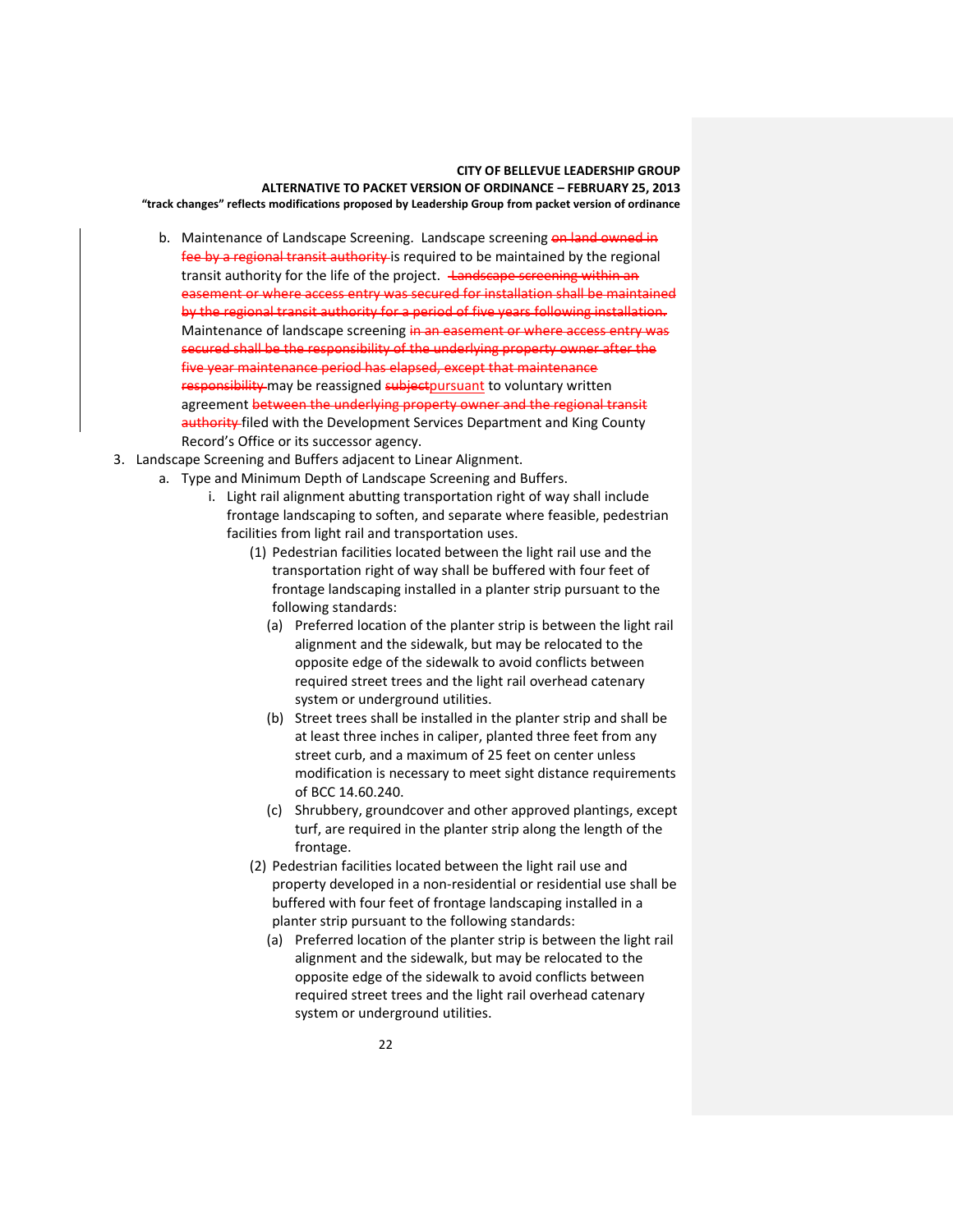- (b) Planter strips located adjacent to landscape screening required pursuant to paragraphs 3.a.ii and iii below are not required to be physically separated from the required landscape screening area.
- (c) The requirements of paragraph 3.a.i.(1)(b) through (d) shall be met irrespective of the planter strip location.
- ii. Outside a RLRT transition area, light rail alignment abutting private property shall be screened with 20 feet of Type I landscaping which meets the requirements of LUC 20.20.520.G.1.
- iii. Within a RLRT transition area, light rail alignment abutting private property shall be screened with 30 feet of Transition Area Design District landscaping which meets the planting requirements of LUC 20.25B.040C.2.c. Landscape screening provided under the terms of this paragraph shall be placed within the required 30 foot setback from the RLRT track alignment.
- b. Non-Plant Material Allowed in Landscape Buffer and Screening Areas. Fences, walls, noise attenuation barriers, sidewalks and multi-purpose paths, structures with a footprint of 100 sf or less and less than 10 feet in height, and landscape features such as decorative paving, grating, sculptures, or rock may be located within a required landscape buffer or screening area, provided that the area devoted to such a feature may not exceed 20 percent of the required area.
- c. Ownership of Landscape Screening. Landscape screening located within the required 30 foot setback from the RLRT track alignment is owned by the regional transit authority. The landscape screening located outside the required setback from the RLRT track alignment may be located on property owned in fee by a regional transit authority, on an easement, or on private property where access entry was secured for landscape installation.
- d. Maintenance of Landscape Screening. Landscape screening on land owned in fee by a regional transit authority is required to be maintained by the regional transit authority for the life of the project. Landscape screening within an easement or where access entry was secured for installation shall be maintained by the regional transit authority for a period of five years following installation. Maintenance of landscape screening in an easement or where access entry was secured shall be the responsibility of may be reassigned to the underlying property owner after the five year maintenance period has elapsed, except that maintenance responsibility may be reassigned subject to owners pursuant to a voluntary written agreement-between the underlying property owner and the regional transit authority filed with the Development Services Department and King County Record's Office or its successor agency.
- 4. Alternative Landscape Option.
	- a. Alternative landscape screening and buffering requirements may be approved by the Director if the requirements of LUC 20.20.520.J and the following supplemental requirements are met, when applicable.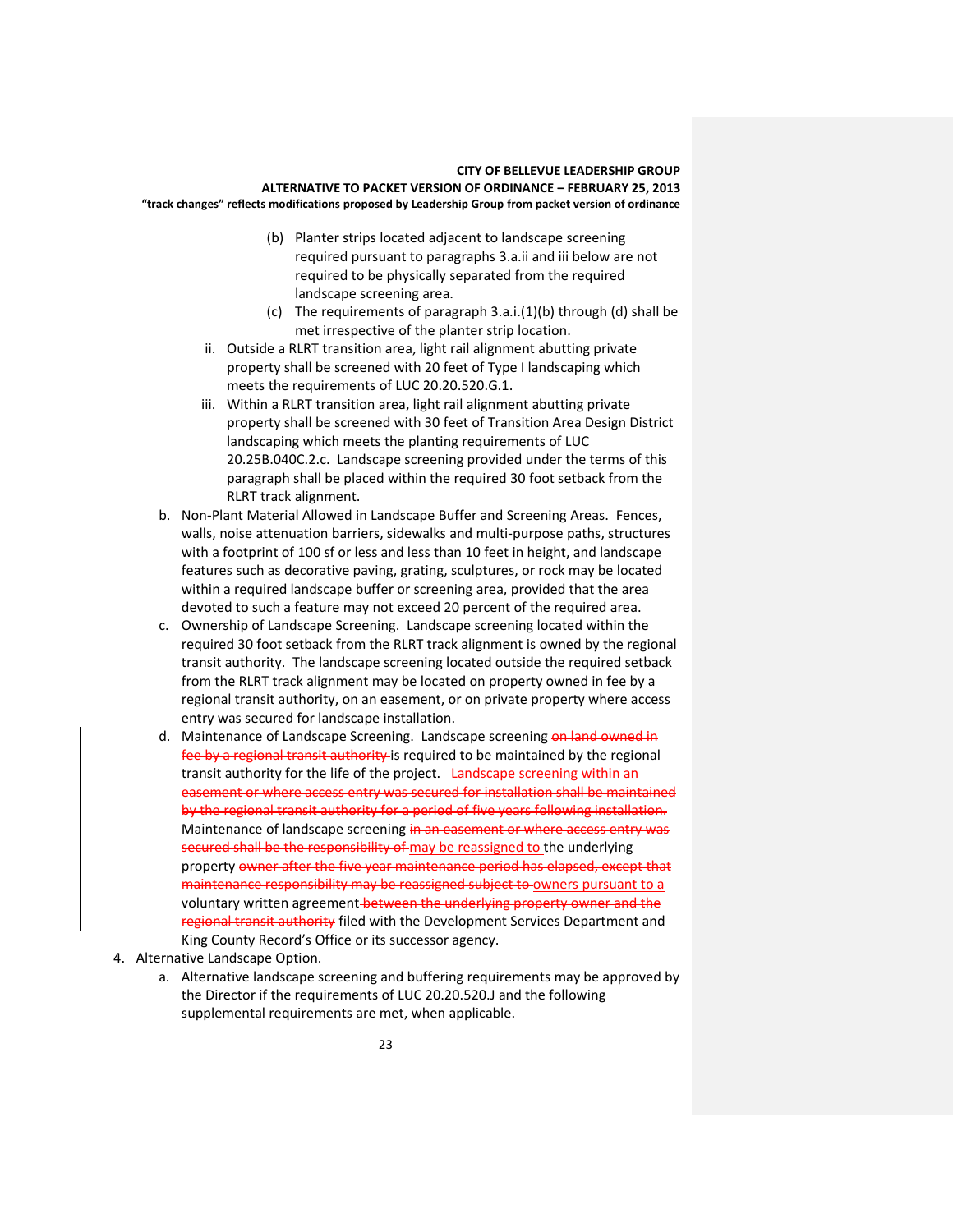- i. Alternative Landscape Screening of Non-Linear RLRT Facility Components. The landscape development requirement for TPSS and other above ground non-linear RLRT facilities structures may be reduced, eliminated or modified by the Director when topography and/or existing vegetation provide adequate sight screening to meet the intent of these standards, or when the TPSS is located within a building or walled enclosure that provides a context sensitive alternative and such modification is reviewed by the CAC.
- ii. Alternative Landscape Screening for linear alignment outside a RLRT transition area. The required screening depth may be reduced subject to agreement of the abutting property owners filed with the Development Services Department and recorded with the King County Recorder's Office or its successor agency.
- iii. Alternative Landscape Screening for linear alignment within a RLRT transition area. The required screening depth shall not be reduced through the Alternative Landscape Option or the administrative modification provisions of LUC 20.25M.060.

# **D. Fencing**

Fencing shall be required to meet the applicable requirements of LUC 20.20.400 when Overlay standards and/or design guidelines have not been incorporated by reference in LUC 20.25M.010.D. Any fencing shall be context sensitive.

# **E. Light and Glare**

- 1. To protect adjoining uses and vehicular traffic in the right-of-way, the following provisions shall apply to the generation of light and glare from RLRT Facilities:
	- a. All exterior lighting fixtures in parking areas and driveways shall utilize cutoff shields or other appropriate measures to conceal the light source from adjoining uses and rights-of-way. Other lights shall be designed to avoid spillover glare beyond the site boundaries.
	- b. Interior lighting in parking garages shall utilize appropriate shielding to prevent spillover upon adjacent uses and the right-of-way.

# **F. Mechanical Equipment**

Mechanical equipment shall be required to meet the applicable requirements of LUC 20.20.525 when Overlay standards and/or design guidelines have not been incorporated by reference in LUC 20.25M.010.D. Any mechanical equipment screening shall be consistent with the Landscape Development requirements of LUC 20.25M.040.C and shall be context sensitive.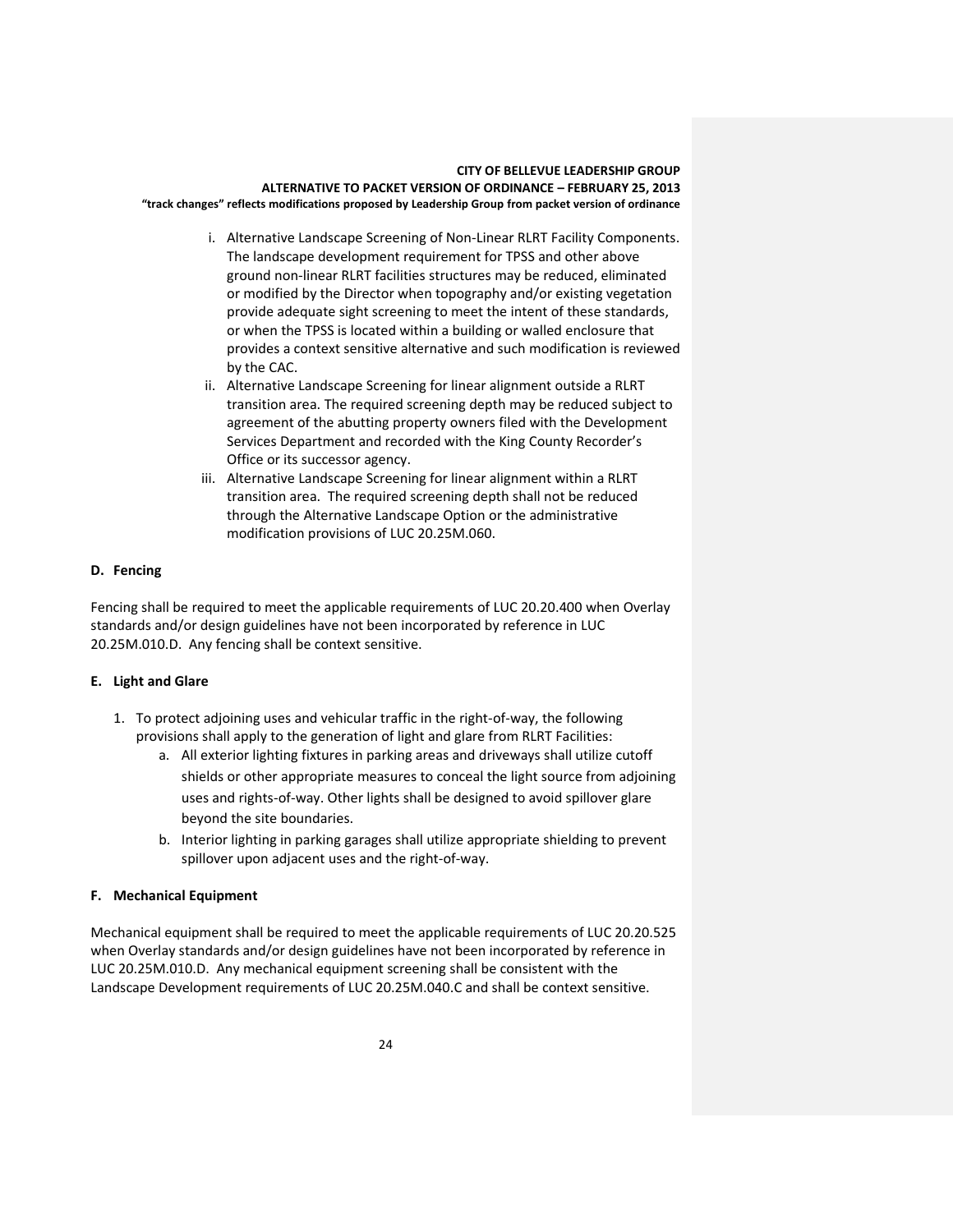### **G. Parking and Circulation**

- 1. Minimum/Maximum Parking Requirements. RLRT Facilities do not generate parking demand that requires the provision of accessory parking. The provisions of 20.20.590 shall not apply.
- 2. Employee Vehicle Parking. Parking spaces shall be provided as necessary to accommodate vehicles of security and operational personnel who service a RLRT Facility.
- 3. Parking and Circulation Improvements and Design. RLRT facilities that provide parking for the public shall meet the requirements of LUC 20.20.590.K.
- 4. Parking Management Plans. The Regional Transit Authority shall submit a plan for managing parking and drop-off issues that arise when each station becomes operational, irrespective of whether parking is provided.

# **H. Recycling and Solid Waste Collection**

- 1. Solid waste and recyclable material collection areas shall be provided for workers maintaining and operating an RLRT Facility consistent with the terms of LUC 20.20.725.
- 2. Solid waste and recyclable material collection receptacles shall also be provided for the public who access the station and park and ride facilities of a RLRT System.

# **I. Critical Areas**

- 1. General. Pursuant to LUC 20.25M.010.D.1.f, the provisions of the Critical Areas Overlay Part 20.25H apply except as modified pursuant to the provisions of this paragraph or LUC 20.25M.060.
- 2. No Technically Feasible Alternative Determined Based on Use Approval Process. a.Use Approved through Development Agreement. A regional transit authority is not required to demonstrate that no technically feasible alignment or location alternative with less impact exists for any RLRT Facility, provided that the alignment location and profile of the RLRT System or Facility use has been approved by the City Council pursuant to an adopted resolution or ordinance, or by a development agreement consistent with the terms of LUC 20.25M.030.B.1.
	- b.Use Approved through a Conditional Use Permit. When a RLRT System or Facility use has not been permitted outright in a City Council resolution or ordinance, or by a development agreement and requires approval of a Conditional Use Permit pursuant to LUC 20.25M.030.B.2, the regional transit authority shall demonstrate that no technically feasible alignment or location alternative with less impact exists as required by the terms of LUC 20.25H.055.C.2.
- **J. Use of City Right of Way.** No at-grade RLRT Facility or System shall be permitted in the City of Bellevue rights-of-way without prior City approval.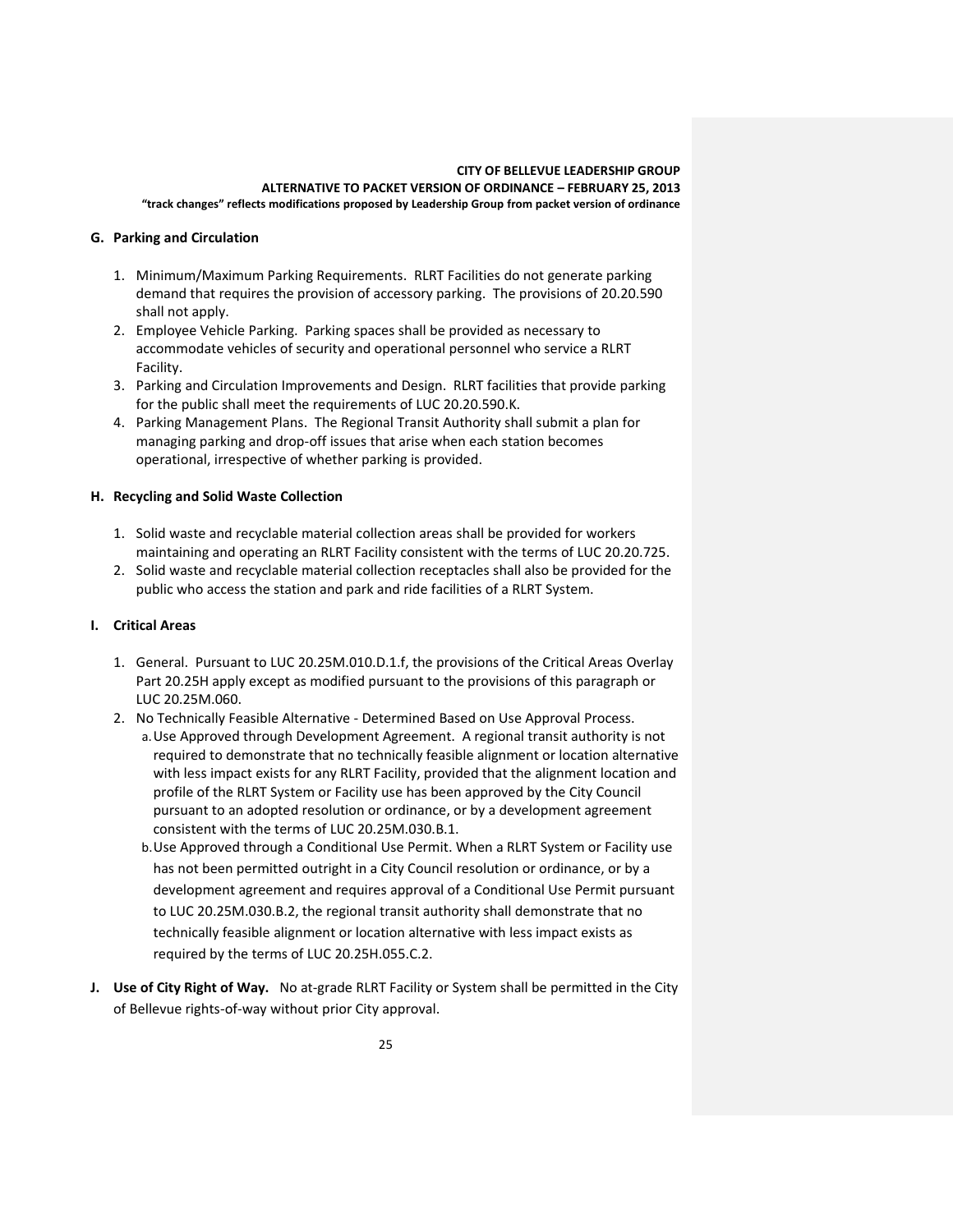#### **20.25M.050 Design Guidelines**

- A. **Design Intent**. Land Use Code sections 20.25M.030.B and C require City permit approvals to be consistent with the Comprehensive Plan including Light Rail Best Practices which emphasizes the need for context sensitivity in design. Paragraph 20.25M.050.B is intended to provide guidance to any CAC formed pursuant to LUC 20.25M.035.B regarding the existing and planned contexts within which RLRT Systems or Facilities are proposed. The information contained in this paragraph is intended to provide a framework for the CAC's work, and to help the CAC determine whether a context sensitive outcome has been achieved through the incorporation of location-appropriate design features in required light rail permits.
- B. **Context and Design Considerations – By Subarea.** The RLRT Systems or Facilities proposed within the following subareas of the City should respond to the contextual considerations identified below:
	- 1. Southwest Bellevue Subarea. In addition to complying with all applicable provisions of the Southwest Bellevue Subarea Plan, the design intent for the RLRT System and Facility segment that passes through this subarea is to contribute to the major City gateway feature that already helps define Bellevue Way and the  $112<sup>th</sup>$  Corridor. The RLRT System or Facility design should reflect the tree-lined boulevard that is envisioned for the subarea, and where there are space constraints within the transportation cross section, design features such as living walls and concrete surface treatments should be employed to achieve corridor continuity. The presence of the South Bellevue park and ride and station when viewed from the neighborhood above and Bellevue Way to the west, as well as from park trails to the east, should be softened through tree retention where possible and enhanced landscaping and "greening features" such as living walls and trellises. Design features for the alignment passing through this subarea and for the East Main Station should include landscaping that provides dense screening when viewed from residential areas and visual relief along transportation rights-of-way while maintaining sightlines that ensure user safety. Design features should be incorporated to discourage vehicular drop-off activities adjacent to the single family areas. The character of this area is defined by:
		- a. The expansive Mercer Slough Nature Park;
		- b. Historic references to truck farming of strawberries and blueberries;
		- c. Retained and enhanced tree and landscaped areas that complement and screen transportation uses from residential and commercial development; and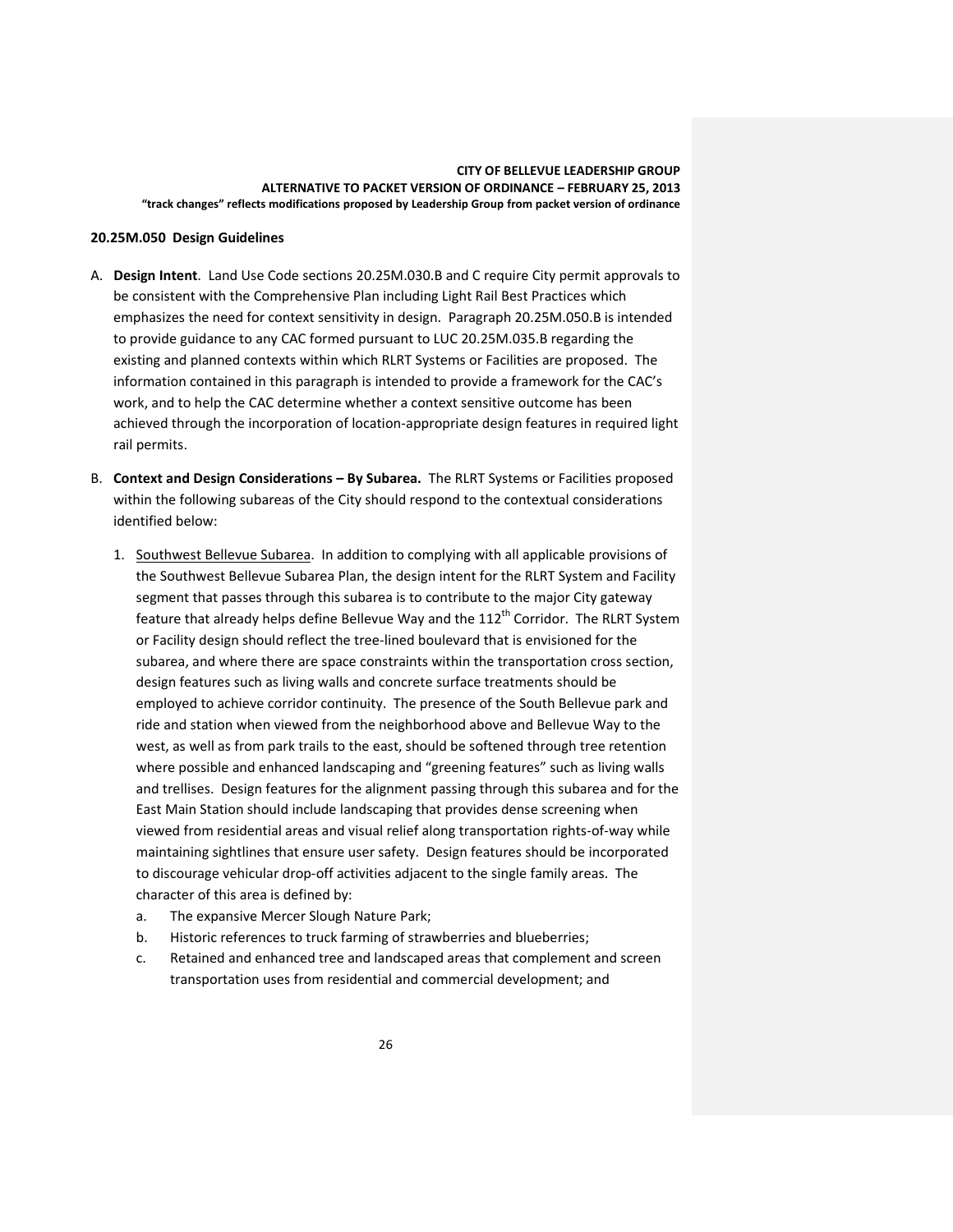- d. Unique, low-density residential character that conveys the feeling of a small town within a larger City.
- 2. Downtown Subarea. In addition to complying with all applicable provisions of the Downtown Subarea Plan, the design intent for the RLRT System and Facility segment that passes through this subarea is to enhance Downtown Bellevue's identity as an urban center that serves as the residential, economic, and cultural heart of the Eastside. The above-ground expression of the Downtown Station is envisioned as a highly utilized urban "place" with an architectural vocabulary that not only reflects and communicates the high quality urban character of Downtown as a whole, but also complements the immediately adjacent civic center uses including Bellevue City Hall, Meydenbauer Convention Center, the Transit Center, Pedestrian Corridor, and the Downtown Art Walk. The alignment crossing over I-405 will be prominent to visitors entering, leaving, and passing through the Downtown, and its design should be viewed as an opportunity to create a landmark that connects Downtown Bellevue with areas of the City to the east. The station and freeway crossing should reflect Bellevue's branding, and should be comfortable and attractive places to be and experience, with high quality furnishings and public art that capitalizes on place-making opportunities. The character of this area is defined by:
	- a. Private entertainment and cultural attractions;
	- b. High quality urban amenities such as pedestrian oriented development and weather protection that encourages people to linger and not just pass through;
	- c. High rise buildings that attract a creative and innovative work force;
	- d. Multifamily developments that attract urban dwellers that are less tied to their vehicles to accomplish day-to-day tasks;
	- e. Great public infrastructure including roadways, transit and pedestrian improvements, parks and public buildings; and
	- f. Stable property values that make it a desirable place for businesses to locate and invest.
- 3. Wilburton/NE 8<sup>th</sup> Street Subarea. In addition to complying with all applicable provisions of the Wilburton/N.E. 8<sup>th</sup> Street Subarea Plan, the design intent for the RLRT System and Facility segment that passes through this subarea is to focus on the Hospital Station's role as a gateway location to points east of Downtown on to Bel-Red and beyond. The alignment crossing over I-405 should create a cohesive connection between the Downtown and hospital stations, but the hospital station itself should have its own identity. With significant ridership anticipated to be generated from the Medical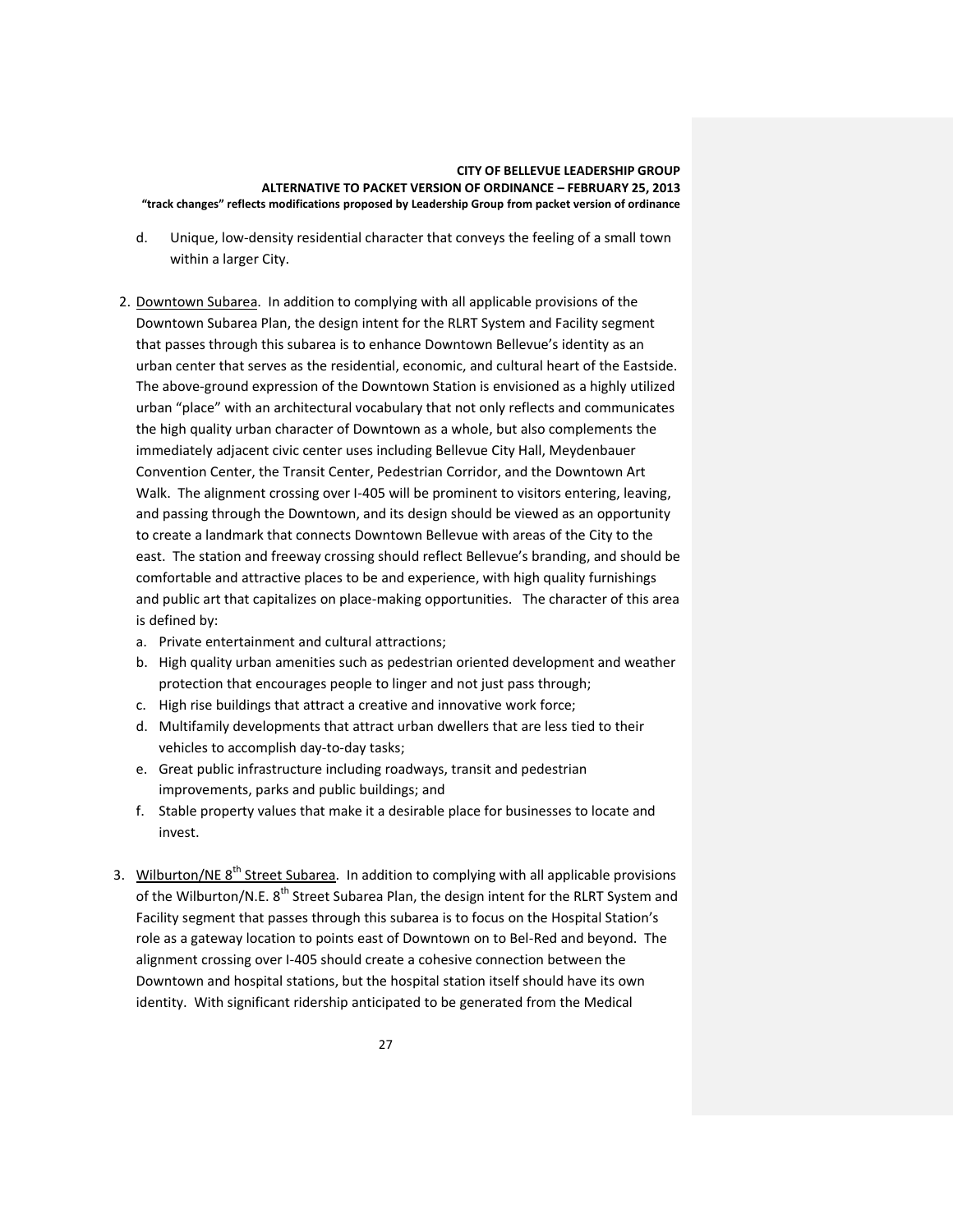Institution District to the west, the Hospital station should take design cues from the hospital, the ambulatory health care center, and the medical office buildings that were designed to be responsive to the Medical Institution Design Guidelines that are shaping the character of this area. The character of this area is emerging and design guidelines envision an area defined by:

- a. Outdoor spaces that promote visually pleasing, safe, and healing/calming environments for workers, patients accessing health care services, and visitors;
- b. Buildings and site areas which include landscaping with living material as well as special pavements, trellises, screen wall planters, water, rock features, art, and furnishings;
- c. Institutional landmarks that convey an image of public use and provide a prominent landmark in the community; and
- d. Quality design, materials, and finishes to provide a distinct identity that conveys a sense of permanence and durability.
- 4. Bel-Red Subarea. In addition to complying with all applicable provisions of the Bel-Red Subarea Plan, the design intent for the RLRT System and Facility segment that passes through this subarea is to foster a new path for Bel-Red that is directed toward a model of compact, mixed use, and "smart growth" that represents a departure from the area's historic industrial roots. The 2013 context provides only glimpses of the future that is envisioned for this area. As a result, the public investment in light rail infrastructure provides an opportunity to reinforce the future outcomes that are desired for the area. The desired future character of this area is undefined by current development, but the Bel-Red subarea plan envisions a condition that is defined by:
	- a. A thriving economy anchored by major employers, businesses unique to the subarea, and services important to the local community;
	- b. Vibrant, diverse, and walkable neighborhoods that support housing, population, and income diversity;
	- c. A comprehensive and connected parks and open space system;
	- d. Environmental improvements resulting from redevelopment;
	- e. A multimodal transportation system;
	- f. An unique cultural environment;
	- g. Scale of development that does not compete with Downtown, and provides a graceful transition to residential areas farther to the east; and
	- h. Sustainable development using state of the art techniques to enhance the natural and built environment and create a livable community.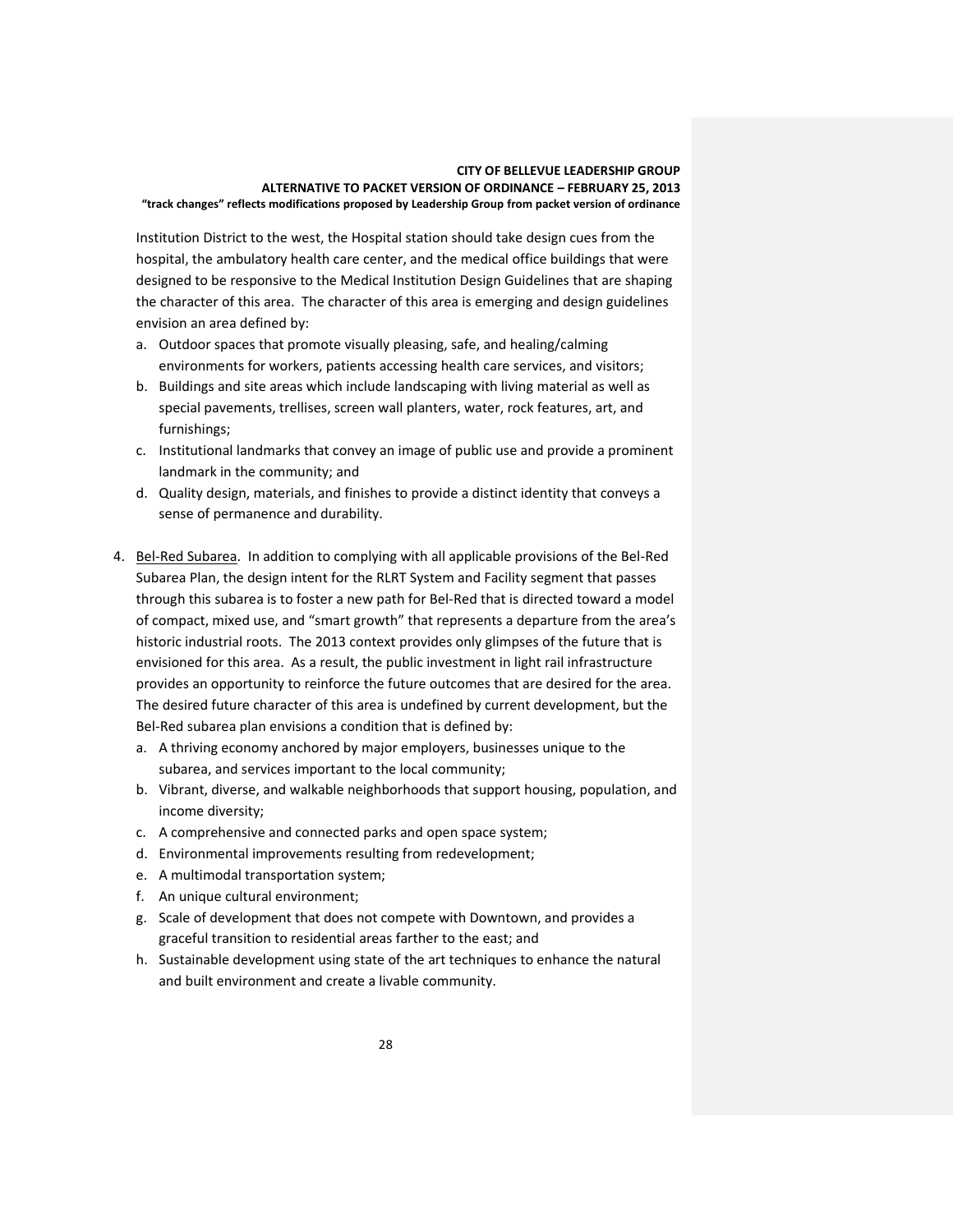## C. **Additional General Design Guidelines .**

- 1. In all land use districts, any RLRT System or Facility should use context sensitive design to integrate above-grade project components into the community. This includes, but is not limited to the following:
	- a. Incorporation of superior urban design, complementary materials, and public art into significant project components;
	- b. Use of landscaping, material, or finish treatments that soften the appearance and perception of significant structural or concrete elements;
	- c. Incorporation of durable materials to ensure that facilities retain their appearance, functionality, and community value over time; and
	- d. Context sensitive design considerations shall include building materials and texture, building scale relative to nearby structures, and relationship to streets and adjacent uses.
- 2. Additional Design Guidelines for Specific RLRT Facilities. In all land use districts, the following design guidelines shall apply to the specific RLRT Facilities noted below;
	- a. Station design should provide, create, or promote:
		- i. Access and linkages to the surrounding community;
		- ii. Weather protection, including rain, wind, and sun protection, with overhead weather protection covering not less than 30% of the platform area;
		- iii. A place that works for both large and small numbers of people; and
		- iv. Design that encourages social interaction among people.
		- v. Design that uses available technology to deter crime. Examples include:
			- (1) Visibility of station platform from adjacent streets and parking;
			- (2) Open and well-lighted pedestrian connections to parking and adjacent community;
			- (3) Video surveillance on station platforms and trains; and
			- (4) Establishing and enforcing a fare-paid zone for station platforms.
		- vi. Station design should facilitate transfers between different modes of transportation with an emphasis on safety for people transferring between the station platform and the various modes. This should include, where appropriate, well-lighted and secure storage sufficient to accommodate a range of modes (e.g., bicycles and other small motorized and non-motorized vehicles).
- b. Traction power substations shall be sited, screened, and/or incorporate architectural materials and treatments to minimize visual and operational impacts to surrounding uses.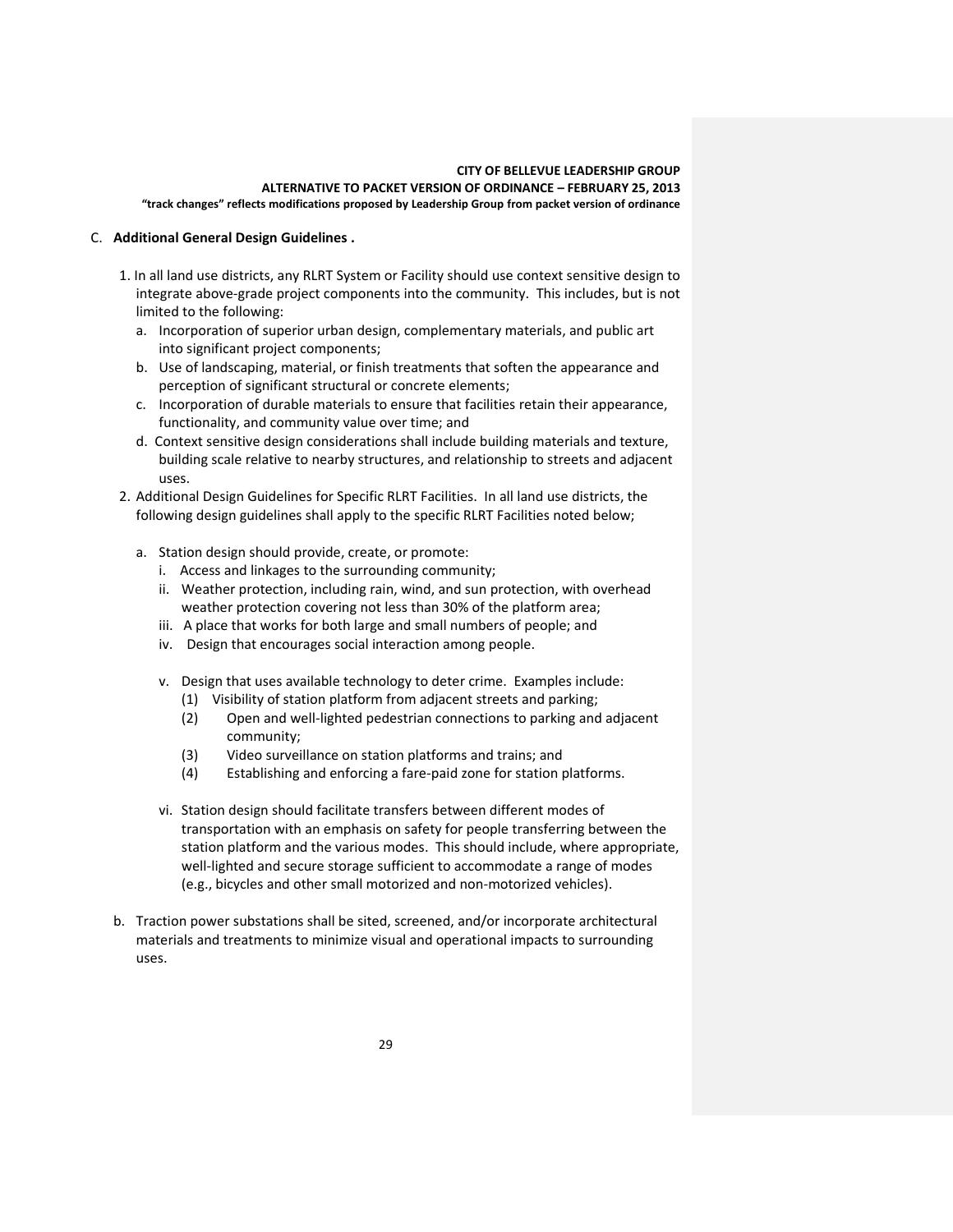- c. Ventilation structures shall incorporate context sensitive design that shall incorporate appropriate building materials and texture, building scale relative to nearby structures, and relationship to streets and adjacent uses.
- d. Signs shall comply with the Bellevue Sign Code (Chapter 22B.10 BCC); provided, that departures from the specific requirements of Chapter 22B.10 BCC may be allowed if approved by the Director as part of a master signage plan for an RLRT System.
- e. Retaining walls, acoustical barriers, tunnel portals and other concrete and masonry structures of a similar nature shall, as appropriate, be screened by landscaping, textured, or incorporate artwork.
- f. Signal bungalows shall provide innovative façade treatments, e.g. artistic anti-graffiti laminate wraps, as approved by the director.
- h. Straddle-bents. Straddle bents are discouraged except where necessary for the effective functioning of the RLRT Facility or where other right-of-way operational or safety considerations necessitate straddle bent use.
- i. Crossovers. Crossovers shall not be permitted within a RLRT transition area except where necessary for the effective functioning of the RLRT Facility, and in such case shall be located in the area with the least impact to private property developed in a residential use.

# **20.25M.060. Administrative Modification Process**

- A. Purpose. Due to the unique nature of a Regional Light Rail Transit System and its Facilities, strict application of LUC provisions will not always be practical or feasible.
- B. Decision Criteria. The City, including the Director, may approve or approve with conditions a modification or waiver of a provision from the provisions of the Land Use Code if the following criteria have been met:
	- 1. The modification or waiver is the minimum reasonably necessary in accordance with "Light Rail Best Practices " report to make construction or operation of the RLRT Facility or RLRT System practicable and feasible; or
	- 2. The modification or waiver is reasonably necessary to implement or ensure consistency with other related actions approved by the City Council with respect to the RLRT Facility or RLRT System including Development Agreement modifications, cost saving alternatives, or Street Design Standards amendments.
- C. Limitation on Authority. The Director may not grant a modification or waiver to: